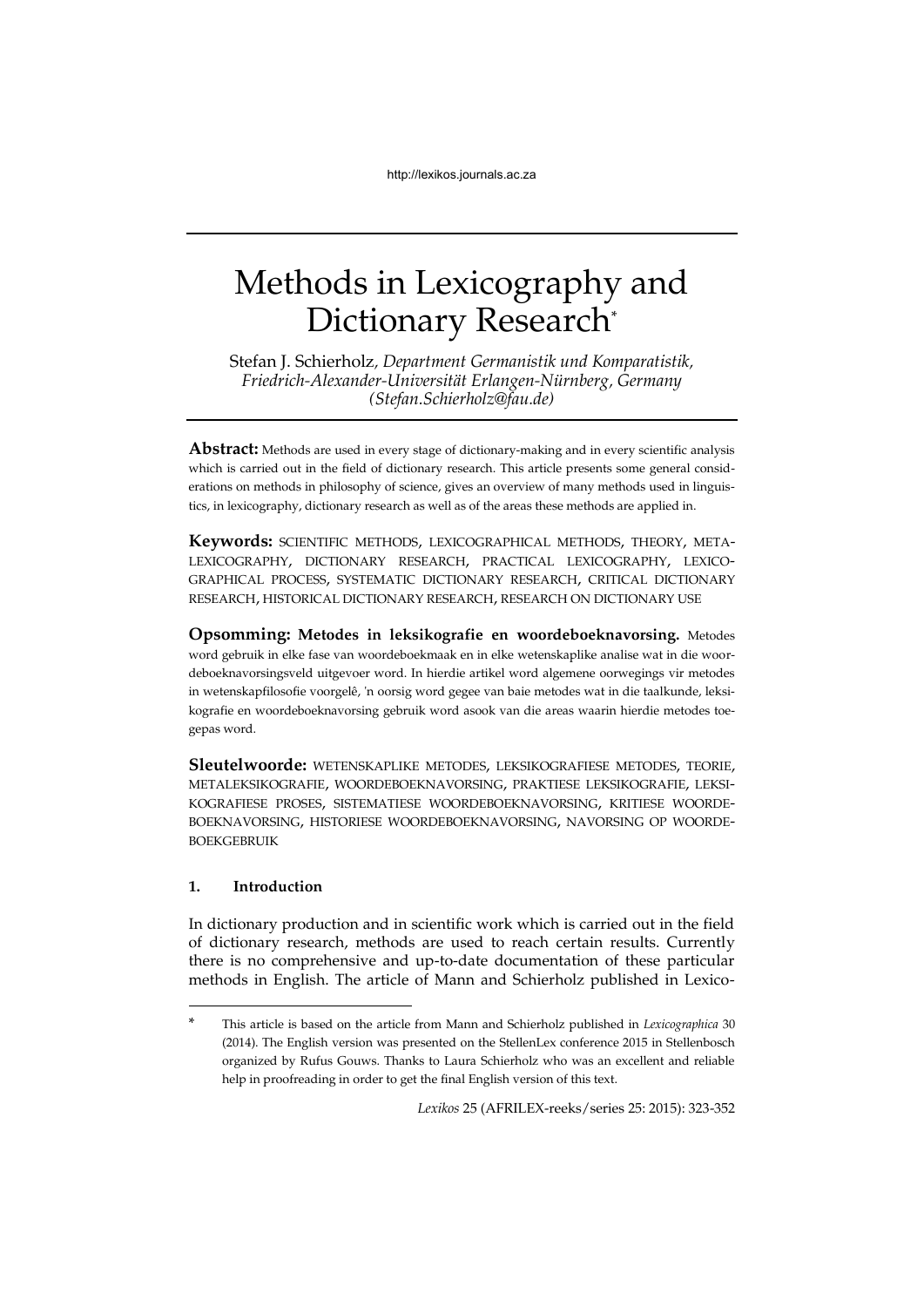graphica 30 gives an overview in German and is a first attempt to structure the existing methods in our discipline. The other articles which are published in the Lexicographica yearbook (2014) treat methods in specific areas: the functional perspective (Tarp 2014), dictionary planning of online-dictionaries (Geyken 2104), research in dictionary use (Müller-Spitzer 2014b), the saving of lexical data (Romary and Witt 2014), translation science (Bielińska 2014), specialized lexicography (Bocorny Finatto 2014), pronunciation dictionaries (Hirschfeld and Stock 2014), items giving the paraphrase of meaning (Töpel 2014a).

Even this article cannot give a complete overview of all the methods but it provides a general overview of methods in lexicography and dictionary research, as well as in contiguous disciplines. Selected methods will be described in detail to show how to apply the methods.

The basic aim of this article is to foster the work on methods and to encourage young researchers to show more interest in the methods of this research field.

An overview of all methods should be theory independent or should be orientated to the different lexicographical theories, i.e. the "Lexicography and Dictionary Research" (Wiegand 1998a) or the "Function Theory" (Bergenholtz and Tarp 2002; Tarp 2008; Tarp 2013). Above this, all methods which are used in lexicographical practice should be enumerated and ordered. This is rather complicated because one has to keep in consideration that some methods will be applied only with a special dictionary type or are only specific to one dictionary project.

Besides this aspect regarding methods, it has to be noted that the individual theories are not critically reviewed with respect to existing methods, in "Lexicography and Dictionary Research", in the "Function Theory"<sup>1</sup> , and in "Lexicography as an Art and Craft" (Landau 1989). Exceptions are (a) the *Historical Dictionary Research* and (b) the *Research on Dictionary Use* where in the past the state of the art of the empirical methods was summarized by Ripfel and Wiegand (1988), in Wiegand (1998a: 568ff.), in Welker (2006, 2013a, 2013b). For the period from 1993 to 2012 a very good overview of the research projects concerning the use of electronic dictionaries including a lot of critical comments on the used methods is given by Töpel (2014b).

Apart from these observations regarding the documentation of methods, one can find methods reflected more or less in the publications of lexicography. These are the publications where (a) the subject matter itself is methodology, (b) single methods are discussed critically, (c) specific methods are used aligned to the subject matter, (d) methods are applied without any reflection on their use but also without any consequences for the quality of the research results.

## **2. What a method is**

A method is a procedure or a technique used to reach a certain aim. In all sciences, scientific methods are applied. They are part of a general theory of sci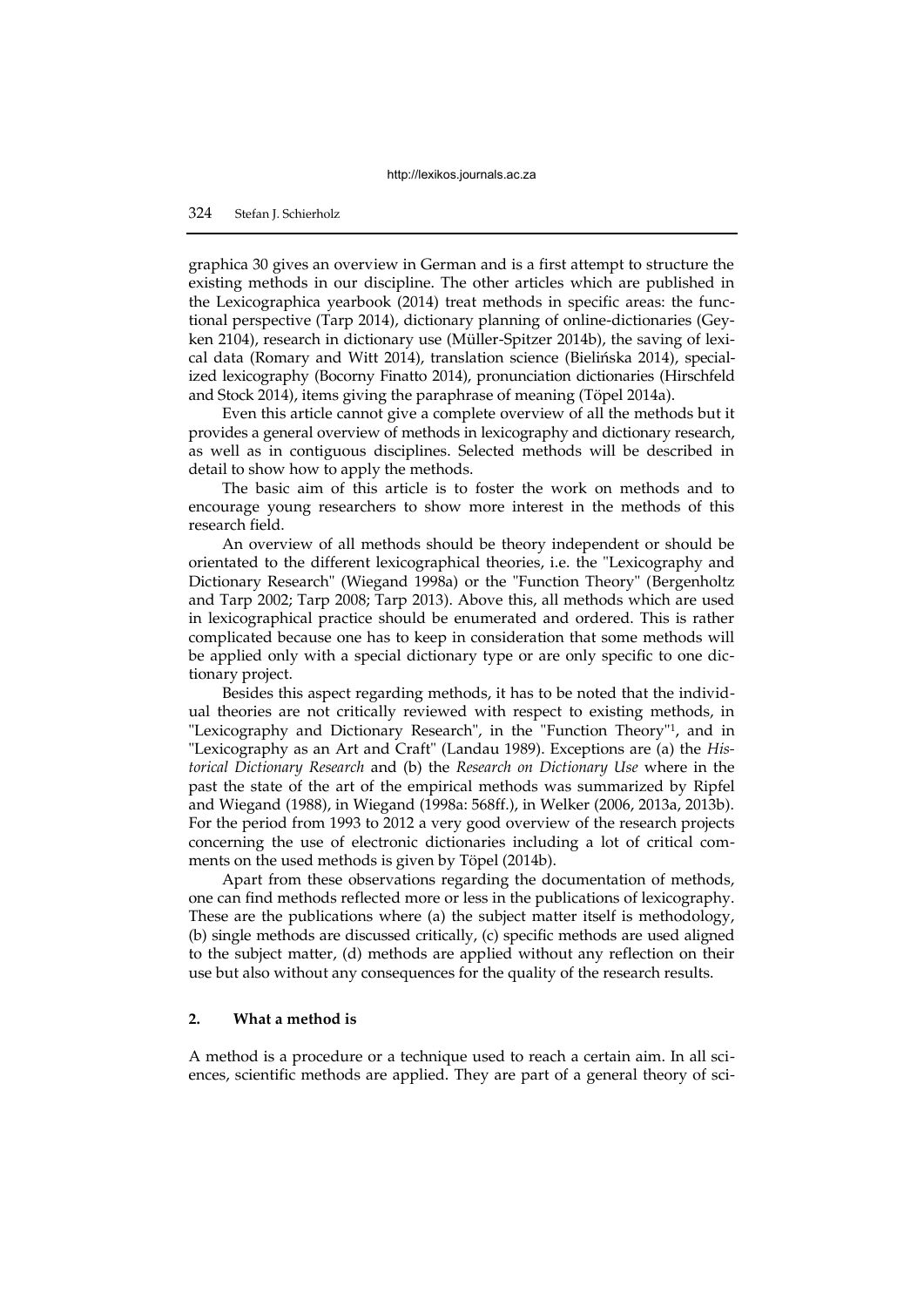ence on its own or of theories of an individual science. In general, what all methods have in common is that they are considered as single scientific procedures which serve to gain secured and verifiable insights into scientific objects and entities.<sup>2</sup> Accordingly, this counts also for methods in metalexicography and also for all the methods in practical lexicography. Wiegand (2010: 251) writes: "A method is an ordered set of instructions to act which have to be followed in at least one orderly sequence and in compliance with the conditions of correctness which are part of the method properties in order to receive the desired result."<sup>3</sup>

Starting from the basic elements in science theories you can transfer principles — e.g. observational adequacy, explanatory adequacy, hypothesizing, theory construction (and sub theory construction), methods, application — to theories which are used in a single discipline. For metalexicography, different theories are necessary but a dominant role is played by an *action theory* and a linguistic theory.

The *action theory* plays a decisive role for the subject "dictionary" because dictionaries are produced for the purpose of being used. Therefore, the actions of a potential user of a dictionary are in the center of the considerations (cf. Wiegand 1987). An extensive explanation especially in context with the research on dictionary use is found in Wiegand (1998a: 268ff.) but also in the function theory of the Aarhus group (cf. Tarp 2008: 33ff.; Tarp 2014: 58ff.).

The *linguistic theory* plays a decisive role since, not only in language dictionaries but also in subject dictionaries, linguistic expressions are described in/ with linguistic terms.

In both theories one will find methods that can be considered as inductive (from single propositions, observations or data leading to general insights) or deductive (starting from a general regularity to a statement about a single case). This can be seen from the perspective of the philosophy of science but also from the single sciences (research on dictionary use, linguistics etc.). In German linguistics, this was discussed extensively by weighing up the different positions (cf. among others Schaeder 1981: 28ff.), and it is convincingly demonstrated that the strict separation between "inductive" and "deductive" cannot be kept if the specific features of the subject matter *language* and the special requests for lexicography are included.

From a single science perspective a differentiated way of looking at things is necessary. Thus, it is better to speak of a *primarily inductive method* when a systematically collected huge amount of data and the formulation of the hypotheses are used in combination during the research process (cf. Schaeder 1981: 45ff.; Schierholz 2001: 76ff.).

The following methods shall be considered to be used in practical lexicography and in metalexicography. All of them should be guided by the enumerated principles which are universal in general philosophy science. The following text will not contain:

the field of teaching methods in dictionary use where you can learn the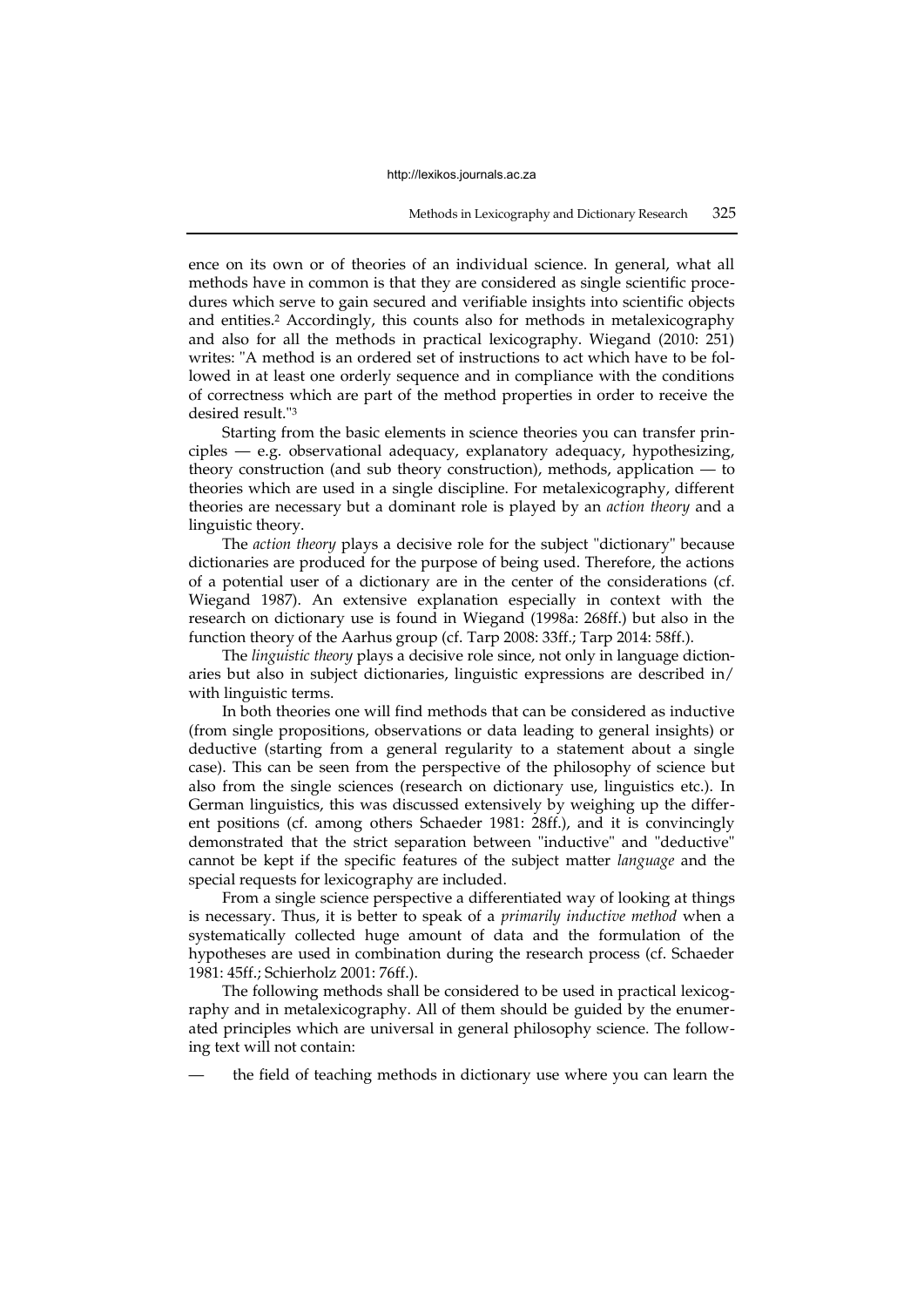# 326 Stefan J. Schierholz

skills in dictionary use because these methods belong to the area of didactics.

- the methods which belong to terminology and terminography because this would go beyond the scope of this contribution.
- scientific methods in practical lexicography.

Firstly, a short overview to the methods in linguistics will be given because these methods play a dominant role in the production of linguistic lexicographical items.

## **3. Methods in Linguistics**

Within philosophy of science the theories and methods in linguistics can be distinguished under the aspects of the differentiations described above. Very often, a classification in the qualitative and the quantitative approach can be found in linguistics, which takes into account more the specific properties of the subject matter. In this case the mutual dependence of both approaches is absolutely necessary (cf. Schlobinski 1996: 15ff.).

Qualitative methods are procedures in which data measurable in numbers are primarily not collected (e.g. linguistic descriptions and explanations), and in which new insights are obtained from critical hermeneutical work, e.g. by the processes of comprehension and interpretation. Methods of data collection include interviews, written questionnaires, and observations. For the recording and interpretation of these data, special tools were developed for example, content analysis, text analysis, conversation analysis or discourse analysis (cf. Deppermann 2008; Warnke and Spitzmüller 2008). Qualitative methods are also the classical ones in traditional grammar, such as elimination tests, permutation tests or commutation tests.

Quantitative methods are always aligned with data which are measurable in numbers and which are collected with the aim to assess a judgment which is based on results presented in numbers. The data collection must underlie a systematic method of gathering the data. Koplenig (2014: 65f.) distinguishes between "obtrusive" and "unobtrusive methods". Another distinction can be made between experimental and non-experimental procedures. Many of the tools of data survey and data evaluation used are adapted from empirical social sciences and are taken over into linguistics (e.g. oral and written questionnaires, observations, tests, experiments, probabilistic statistics), other tools have on a larger scale genuine linguistic properties (e.g. the query to and the evaluation of text corpora) (cf. the summary in Albert and Marx 2010: 12ff.; Meindl 2011: 25ff.; with a perspective from social sciences e.g. Bortz and Döring 2006 and fundamental Diekmann 2007).

All linguistic procedures play a dominant role in lexicography and dictionary research (cf. Rundell 2012: 64ff.). If such linguistic data are collected it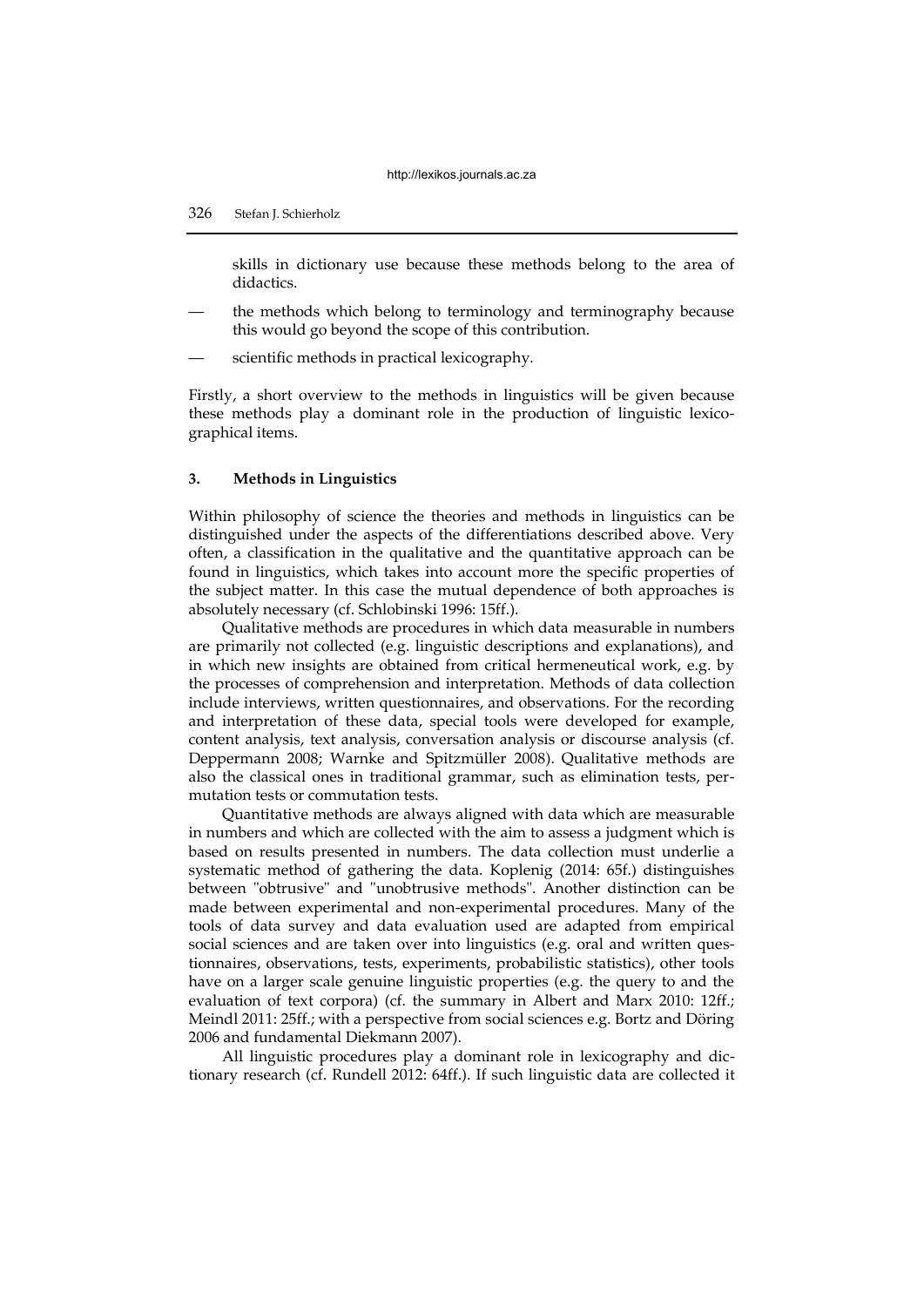shall be the basis for the writing of lexicographical items. This means that one has to consider;

- (a) the procedures of phonetic transcription, procedures of segmentation and classification, many procedures in phonology and morphology, procedures to categorize the parts of speech, syntactical procedures for the categorization of valence partners, procedures of meaning analysis, content analysis, prototype theory and many more (cf. Rundell 2012: 67ff.);
- (b) the methods of observation and questioning, statistical procedures for the collection of linguistic data, for the evaluation of huge and small data sets, for samples as well as for the selection from huge data sets (e.g. text corpus data) (cf. amongst others Schlobinski 1996; Albert and Koster 2002; Albert and Marx 2010);
- (c) the knowledge the lexicographer has from experience related to their profession.

The methods of corpus linguistics must be used with special attention because linguistic data is collected on the basis of huge text corpora.<sup>4</sup> The required size of the corpus, the balance of the corpus, the state of the corpus (original text or scanned text; with annotation or current text), the text varieties which exist in the corpus; but first the query procedures and the procedures of the citation evaluation must be taken into consideration and must be used with a critical reflection and perspective to the investigation aims (cf. Heid 2008, Lemnitzer and Zinsmeister 2006, Schierholz 2008a, Schierholz 2008b, Schierholz 2013). It must also be distinguished in the lexicographical process between corpus controlled, corpus supported or corpus validated (cf. amongst others Engelberg and Lemnitzer 2009: 238).

Attention must be paid to the use of linguistic methods in that they serve very often only for the material processing and material preparation for the following lexicographical process. In each case it must be decided in which way data extracted from natural language sources have to be further worked on in the lexicographical process with linguistic methods.

# **4. Methods in Lexicography and Dictionary Research**

Lexicography and dictionary research is marked by pluralism of methods: The lexicographical work is determined by the type of the dictionary but reverts to the results, the methods and the theories of different sciences.<sup>5</sup> (Wiegand 1984: 559; cf. also Wiegand 1998a: 100).

The methods are (a) linguistic methods which are used for the collection of the linguistic data, (b) methods which source from social sciences and especially psychology (e.g. quantitative data analysis, systematic empirical methods, case studies), (c) furthermore philological methods, in which the introspection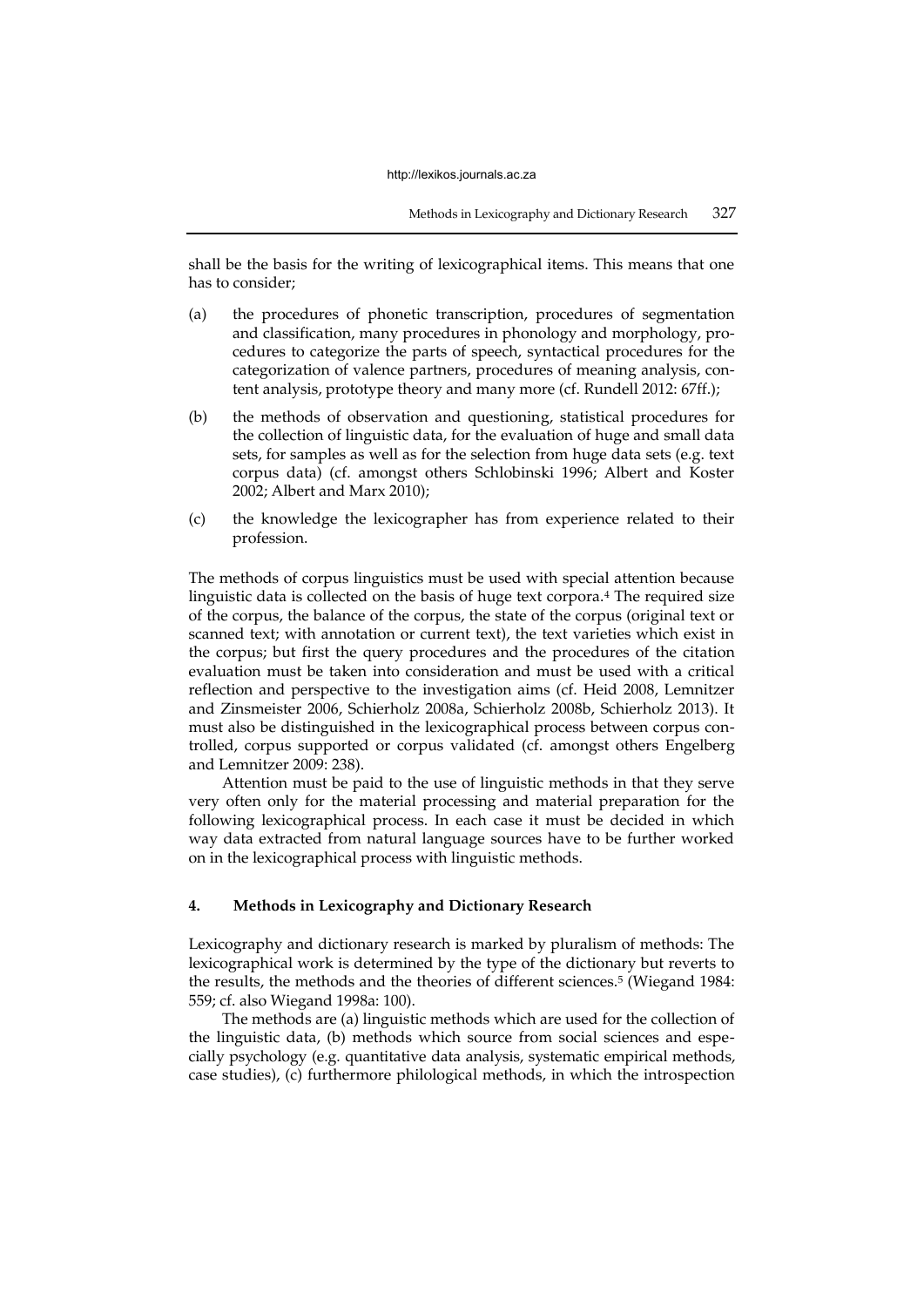together with the personal language competence is important, (d) the methods of comprehension and interpretation which are adapted to the text material but also to all empirical data. Even the philological methods have to fulfill the condition that the intersubjective examination of the results must be possible in each part of the workflow.

In the following section, typical methods and their application in either practical lexicography or in the sub theories of dictionary research will be presented with the essential features.

## **4.1 Methods in Practical Lexicography**

During dictionary-making, different phases of the lexicographical process can be distinguished (cf. Gouws and Prinsloo 2005: 9ff., Svensén 1993). Wiegand (1998a: 134ff.) calls (a) the phase of preparation, (b) the acquisition of the material and the data, (c) the treatment of the material and the data, (d) the evaluation of the material and the data, (e) the preparation of the print process; Engelberg and Lemnitzer (2009: 228) complete with (f) the phase of further development, as well as the upkeeping and cultivation of the data material. In each of the phases different decisions must be taken, actions must be done and different methods must be used. The phases are valid for print dictionaries and for online dictionaries; in some areas in the same way, in others not (cf. Klosa 2013 about online-dictionaries). Furthermore, it must be determined whether the production of a dictionary is (a) a complete new project,  $(b)$  a dictionary derived from one or more existing dictionaries<sup>6</sup>, (c) a translation of another dictionary, (d) a revision and/or actualization of an existing edition or a retrodigitalization. The latter one can be done by copying (e.g. double-keyingmethod) or scanning with text recognition (cf. Piotrowski 2012: 25-52; Burch et al. 2000 to the example of *DWB*), or by parsing the tape of type setting instructions (cf. Hauser and Storrer 1996), where the digitalized data (automatically or semi-automatically) can be transferred into single data (e.g. in XML) or into a data base system (cf. also Engelberg and Lemnitzer 2009: 223ff.).

In the following section the methods and the application area where methods must be used will be enumerated in connection with the phases of the lexicographical process.<sup>7</sup> All cases will be led from a complete new production of a dictionary. Only some methods will be dealt with in detail.

## **4.1.1 Methods during the preparation phase**

In the preparation and planning phase of the lexicographical process a needs analysis must be done to calculate the costs, the work flow, the agreed time period of the making and the size of the dictionary. To this belongs an evaluation of the market opportunities, a calculation of production costs, the personal planning, the time management, the development of a payment system and the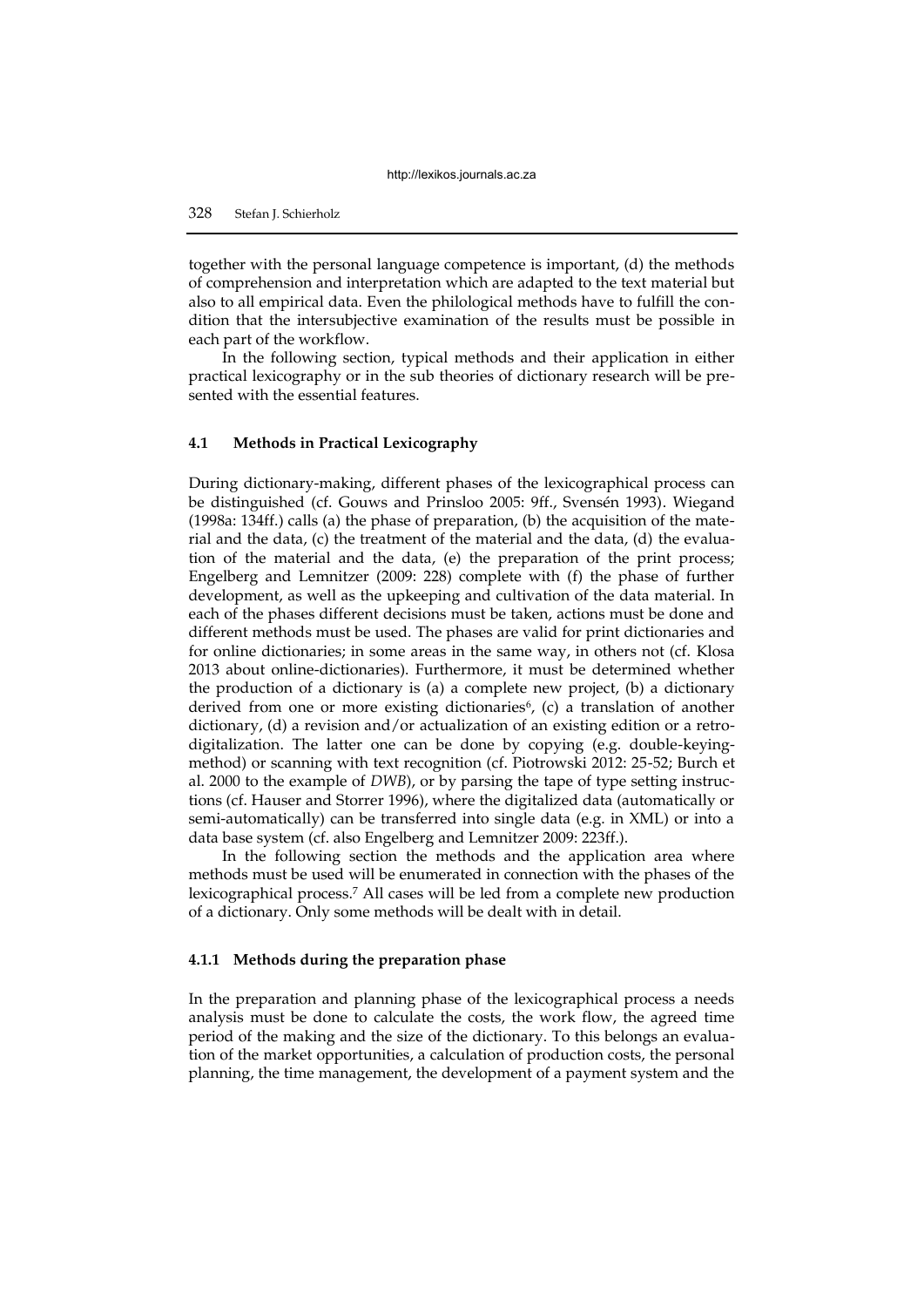profit prospects (cf. Beltrami 2013). To be able to do this one needs methods from business management, which have to be selected and applied with consideration of the dictionary type, the users of the dictionary, as well as the size and the structure of the dictionary (cf. Engelberg and Lemnitzer 2009: 227ff.).

If a dictionary is made by an editorial staff, it is necessary to have a work schedule of the lexicographical work, in which the distribution of the tasks is arranged, e.g. the conditions of the compilation of the articles and the distribution of the articles to the lexicographers: (a) It is possible that each article is written completely only by one person. The sequence of the article writing can start with the articles under *A*, continuing onto the initials of the word list until *Z*. (b) It is possible that a lexicographer will write only one item type or a set of item types in every article so that the production of item types is done thematically. The approach under (a) — from  $A$  to  $Z$  — as it was practiced in many dictionary projects in the last centuries, has very often the consequence that the lemma list under *A* is excessively long and that also the dictionary articles are more extensive i.e. produced more carefully and with a bigger expenditure of time than the lemma list under *Z* (cf. Schierholz and Windisch 1991). The more specialist field knowledge that is necessary for specific items of the dictionary articles the better it is when single item types are worked on by a lexicographer who is an expert in the respective special field. The methods which should be used here to achieve an efficient work flow are very different and their availability may depend on the financial situation and on the economic behavior of the dictionary producer. Furthermore the methods belong to the procedures which are used in the section of work organization and they are based on experience and knowledge but they have nearly nothing to do with any linguistic method. Instead of that, all these processes should be carried out in cooperation with an experienced lexicographer because the experience from the lexicographical workplace is helpful and necessary to organize the work efficiently.

Another part of the preparation phase is the development of a concrete dictionary conception where the dictionary type and the dictionary functions are laid down; these decisions also influence other decisions on methods (cf. part 4.1.8). Besides, a text compound structure and a data distribution programme in which the distribution of the lexicographical data and the components of the text compound are arranged must be developed. Apart from the data distribution in the wider sense the following aspects concerning methods must be arranged, although some corrections are possible in some cases later on (cf. also Schierholz and Wiegand 2004):

the way of the article arrangement in the word list and/or in registers or indices, where alphabetical arrangement and thematic arrangement have to be distinguished fundamentally: in the case of an alphabetical order one has to choose a method of alphabetization, where especially the filling of alphabet external signs must be taken into account (cf. Wiegand 1989: 376ff.; Wiegand and Beer 2013; Wiegand and Gouws 2013). In the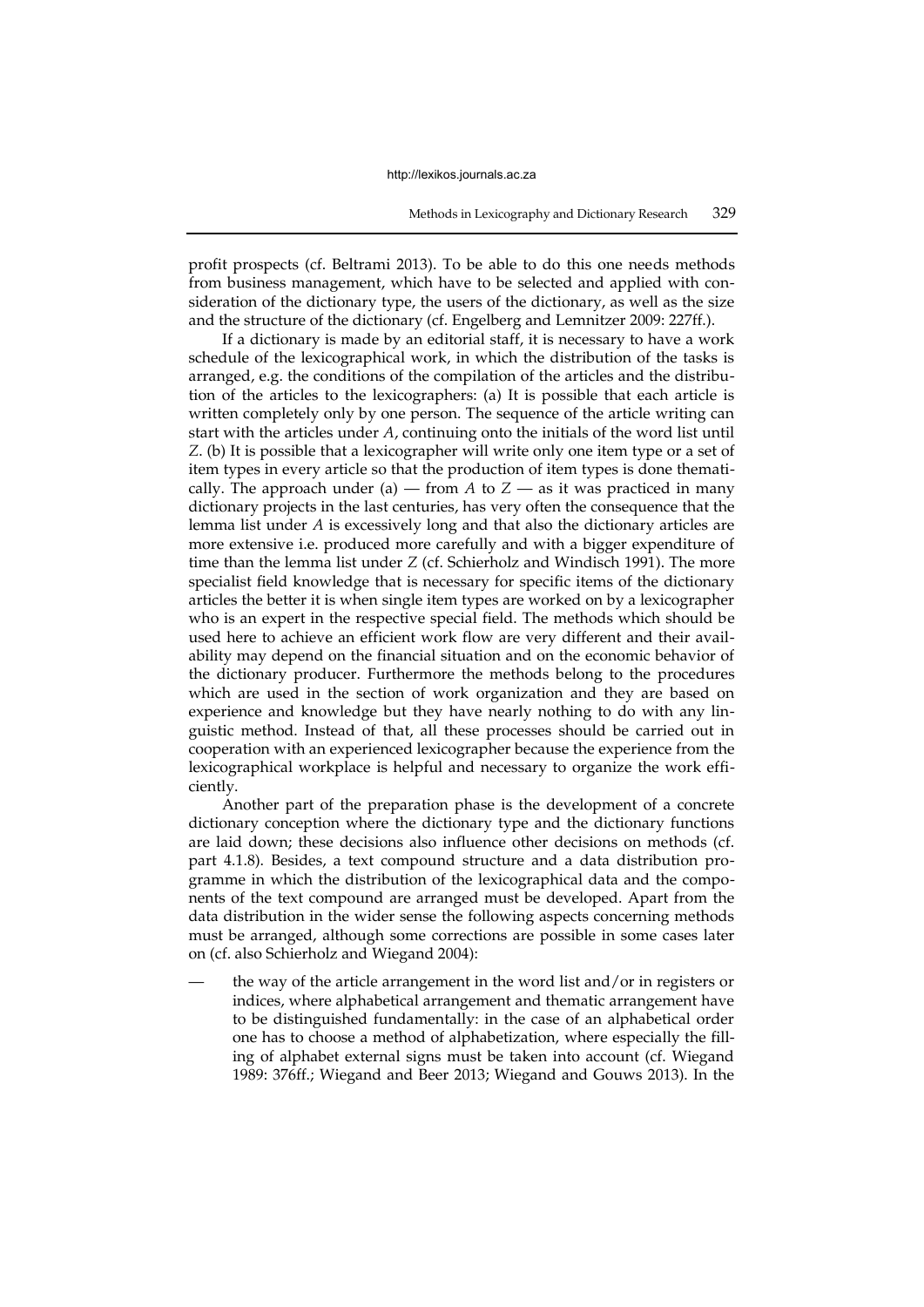case of a thematic arrangement, not only a system of concepts or of subject groups must be determined, but also a fitting method how the lemma signs or rather dictionary entry can be categorized systematically in this system (cf. to this complex of problems amongst others Wiegand 2004: 62\*ff.; Quasthoff 2004: 199\*ff.).

- the microstructural programme and the microstructural method of lexicographical treatment (e.g. integrated, not-integrated, semi-integrated) (cf. amongst others Wiegand and Smit 2013a)
- the use of textual condensation procedures (cf. amongst others Wolski 1989), of abbreviations, symbols etc.
- the utilization of transcription methods and transliteration methods with corresponding tables etc.
- guidelines for the drawing up of items giving the paraphrase of meaning (e.g. Wahrig 1973)
- the reference prerequisites and the mediostructural programme which describes under which circumstances and in how a reference carrying out can be undertaken (cf. amongst others Wiegand 2002a; Wiegand and Smit 2013b)
- the layout and the typographical marking up of all dictionary components, especially for the dictionary articles with their items and structural indicators.

Also the working tools (software) to be used must be committed (cf. part 4.1.8) because homogeneous methods must be applied for the sake of uniform results concerning the form. All the methods relevant for the lexicographer to make a dictionary in a systematic procedure should be written down in an instruction book<sup>8</sup> .

On the basis of these decisions, example articles should be produced so that the practical suitability of the instructions can be tested and the instruction book can be corrected and possibly changed. Consequently, example articles can function in the following working phases as best example articles for the dictionary work.

## **4.1.2 Methods during the phase of material collection**

In the phase of the material collection the lexicographical work is based on the experience and knowledge of the staff members and on general search routines, which are used to collect data from the internet, from libraries or from existing dictionaries. These processes will help to provide the sources for building up the dictionary basis, which is distinguished into the *primary sources* (data which are used for the purpose of the dictionary making, e.g. citation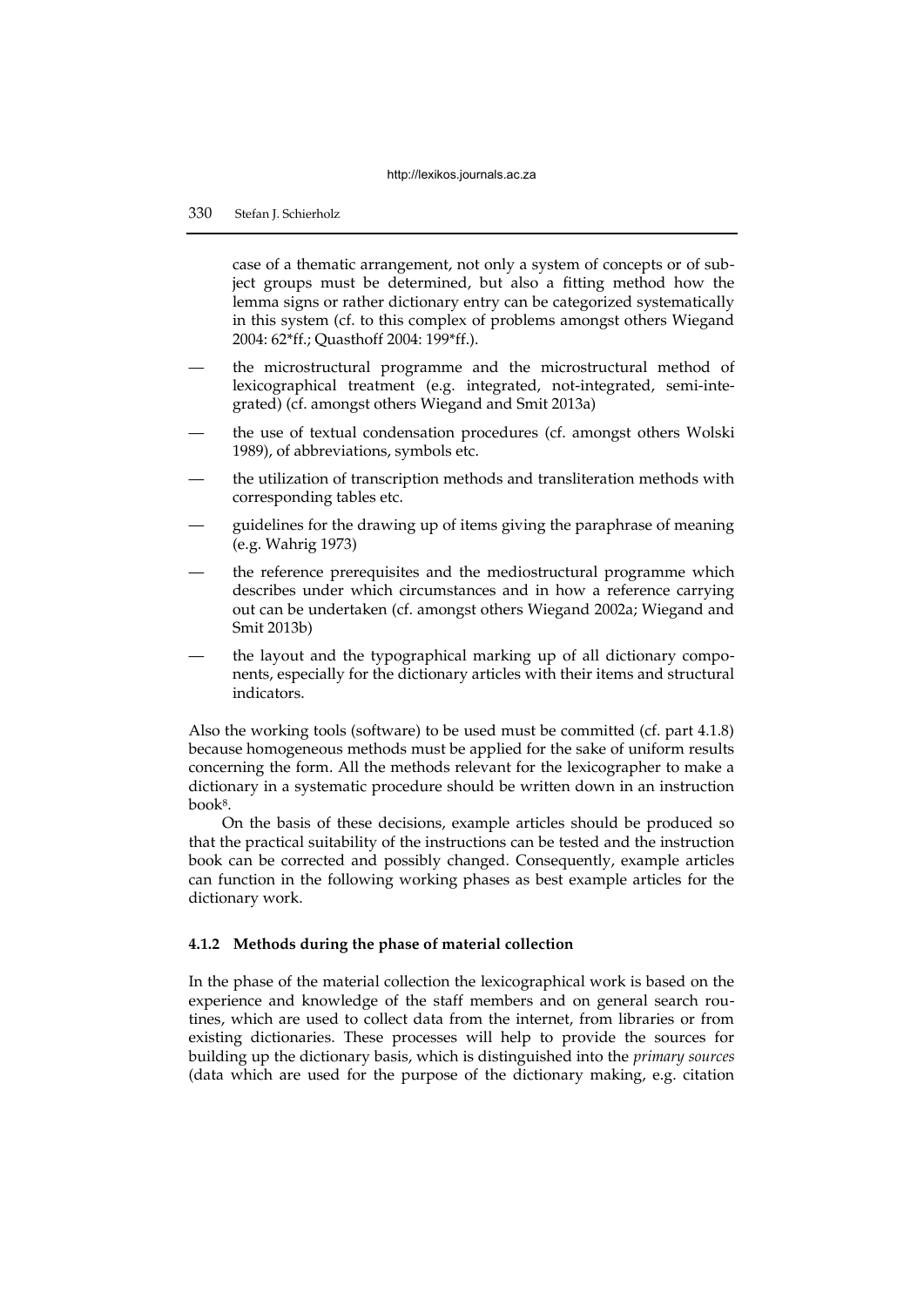collections, special text corpora), the *secondary sources* (other dictionaries), and the *tertiary sources* (all other linguistic material concerning the dictionary subject matter (e.g. literature, grammars) (cf. amongst others Wiegand 1998a: 140; Schierholz and Wiegand 2004: 208f.). Reichmann (1990: 1589) takes the secondary sources and the tertiary sources together. The collection of these data must be done systematically in order to make the data stock of the dictionary basis reliable.

In the case of a new compilation of a corpus for the linguistic analysis and even in the case of the takeover of an existing corpus, the method of compiling (representative, balanced, opportunistic, see above, section 3) must be applied in a very critical manner. Subsequent to this the data can be tagged or annotated so that methods (programs, algorithms) of natural language processing will be used (cf. Klosa 2013: 521).

If in the planned dictionary images and diagrams or in the case of electronic dictionaries, audio and video examples should be presented, it is necessary to compile a data collection which is determined by clear criteria and by methods, which can ensure the suitability of the multimedia material for the envisaged dictionary type and for the dictionary functions.

## **4.1.3 Methods in the phase of material processing**

The phase of the material processing is in the traditional lexicographical process the use of the note catalogue and the excerption of recently obtained material (to the procedure cf. Wiegand 1998a: 145ff.). In case of the — nowadays usual — use of big electronic corpora, other methods are necessary. In the case of the data volume being oversized, the data must be analyzed automatically and by random principle. However, if the data volume is a manageable size each piece of data should be analyzed individually.

For this phase Klosa (2013: 521) mentions the process of corpus analysis for the sake of the extraction of lemma candidates, word frequencies and collocation candidates (to the procedures of statistical determining of collocations cf. Evert 2005). The methodical backgrounds of the lemma selection will be demonstrated more precisely in the next step.

#### *The method of lemma selection*

Before one starts writing dictionary articles, a lemma candidate list must be drawn up (cf. amongst others Bergenholtz (1989; 1995); Bergenholtz and Meder (1998); Drosdowski (1977); Scholze-Stubenrecht (2002)). This list should be an open list so that during the process of dictionary production new lemmata can be entered. The lemma selection must ensure a well-balanced distribution of the lemmata over the individual character stretches.

The distribution of the lemmata in accordance with the character stretches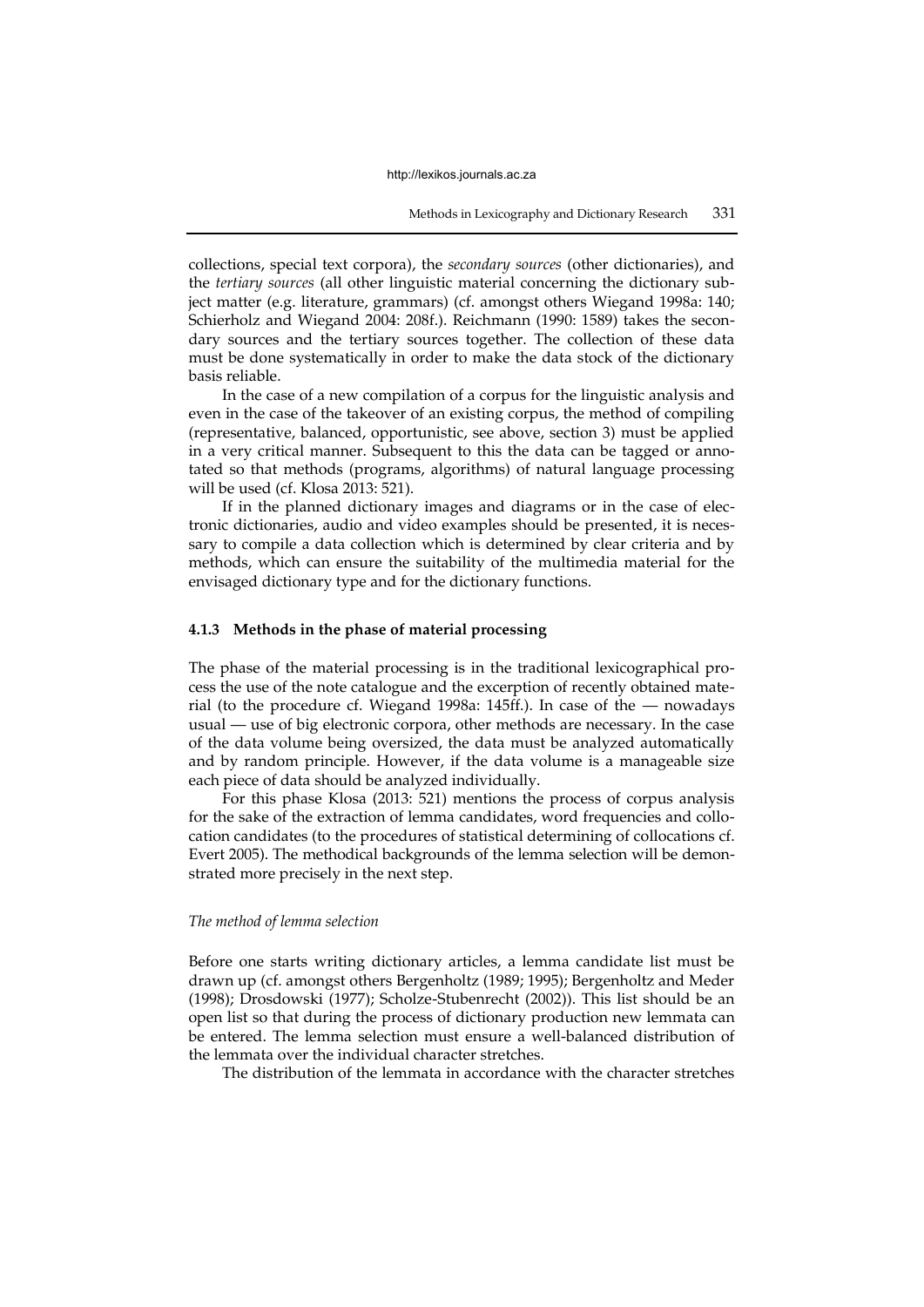should correspond to the distribution of the token and the distribution of the types in a certain natural language. The quantitative proportion which the word forms have per initial in one language can be recorded by the frequency distributions of word forms in text corpora (cf. amongst others Schierholz and Windisch 1991). In the production of a specialized dictionary a corpus with texts of the special field in question should be the basis because specialized vocabulary can have another distribution of the lemmata per initial than the distribution of the general vocabulary. In dictionaries the page volume which is at hand for a single character stretch should be distributed analogous to the lemma quantities because only then can a homogeneous dealing with the dictionary articles concerning the quantitative perspective be assumed (cf. also Engelberg and Lemnitzer 2009: 246ff.).

These quantitative analyses must be completed by examinations with regard to the contents in case of a general qualitative judgment. In the end, the lexicographer must decide which words or which lexicographical items should be estimated as important for a dictionary. During this process one has to take into account other criteria such as the dictionary type, characteristics of special field vocabularies or user-specific partial vocabularies. The selection of the lemmata can be based on corpus evaluations (frequency data), but can also be orientated at the lemma lists of other dictionaries.

According to the dictionary type the lemma selection underlies different criteria: (a) In dictionaries where the subject matter is the general vocabulary you need corpora containing the vocabulary of the standard language (e.g. newspaper texts; to the reasons cf. Schierholz 2001: 97f.), but also the general special field vocabulary from those fields which play an important role in the language community. In addition, corpora containing the oral language use must be examined. (b) For a learner's dictionary it is essential that it contains the basic vocabulary. This can be taken over from old lists but should be confirmed by actual frequency investigations of corpora and the existing word lists of linguistic didactics should also be taken into account. (c) In the selection of neologisms the lexicographer must take into account the sources of a neologism. This can be the regional spread and must be differentiated between occasionalism and neologism. (d) In dialect dictionaries the lemma selection must distinguish between the vocabulary in standard language, regional language and a dialect in the broader sense of the region of the survey. (e) In a variety dictionary on a group specific vocabulary a group external lexicographer has the methodological problem to get enough and reliable material for the selection of the lemma candidates. (f) In specialized dictionaries the lemma selection must be done on the basis of specialized texts and expert knowledge. For example in the WSK volume 1.2 (*Wörterbücher zur Sprach- und Kommunikationswissenschaft*) with the subject matter *syntax* (Dürscheid and Schierholz 2013ff.) the lemma selection was processed by (first) scanning, evaluating and comparing the indices and registers from the most important grammars and special field literature (handbooks etc.) to the subject *syntax;* (second) deciding with an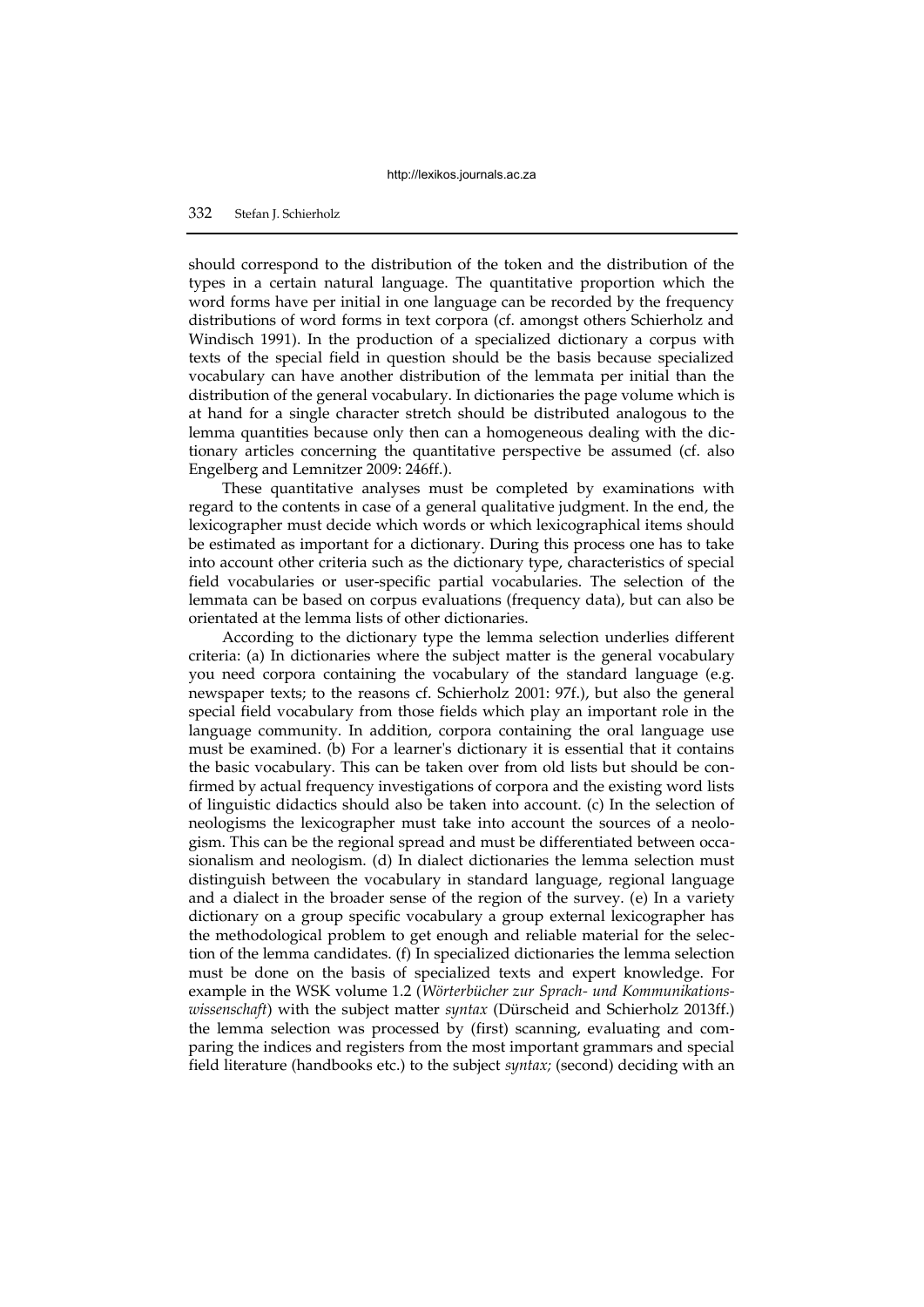expert judgment which of the terms can be graded as dictionary worthy.

This list is not complete and can be extended in detail for every dictionary type and can also be extended for numerous further dictionary types.

## **4.1.4 Methods during the phase of material evaluation**

The phase of the material evaluation is a phase where the dictionary articles are drawn up on the basis of the collected and prepared material (cf. Wiegand 1998a: 148ff.). The main task during the making of dictionary articles is the writing of single concrete specifications of different item types.

## *Methods for the formulation of lexicographical items*

During the dictionary-making the lexicographer applies a philological method when lexicographical items are selected and formulated. The application of methods is based on the knowledge the lexicographer has from experience (theoretical and practical knowledge of lexicography) and on the data which were found out for the purpose of the current step of the lexicographical work. Further, methodological advice which supports the guarantee of a uniform dealing with the items have to be given in the instruction book with item specific orders. In the microstructural programme of a dictionary, which should have been drawn up during the preparation phase, it is determined which items must be written.

For the selection of the example items it must be decided in principle (a) if the text citations should be taken as citation example items in the original form; (b) if non relevant parts of a text citation can be deleted (which is left at the lexicographer's discretion), (c) if an example item should be formed with the help of the lexicographer's competence, (d) if from case to case a combination of the both procedures can be used — for example in the way that original citations should be preferred, but competence example items are permitted if the number of text citations is too small or if no text example is adequate to be used as an example item.

For the syntactical items of verbs  $-$  e.g. it is necessary to choose if a facultative complement should be inserted or left out — the lexicographer has to decide this for each concrete article or each version again.

The writing of the items follows certain methods which are partly borrowed from linguistics, especially if linguistic items are concerned. The number of different lexicographical item classes which occur in dictionaries is estimated to be ca. 1000.<sup>9</sup> The number of methods which is needed during the writing process is smaller because the same method can be applied repeatedly for different items (e.g. to morphology). But this "repeatedly" is not easily and precisely defined and is not described in metalexicography. (a) It can be a method of introspection with a recourse to somebody's own linguistic competence, (b)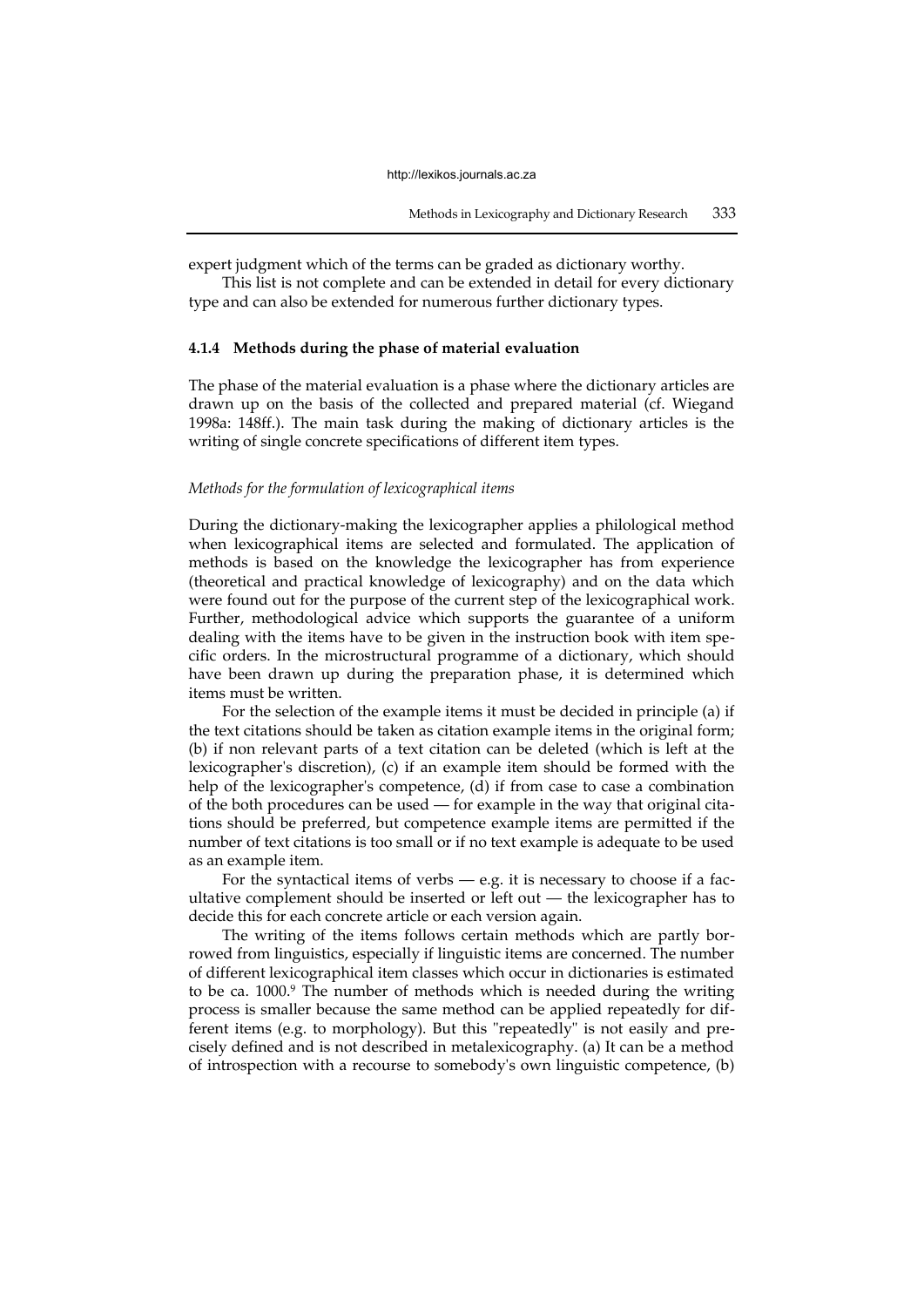it can be a method of copying from other lexicographical (or not lexicographical) reference works (secondary or tertiary sources such as dictionaries, grammar handbooks), (c) it can be a method of systematic corpus query where variant forms of a lemma are collected in order to decide afterwards depending on the citation situation which item giving the form should be taken into the dictionary.

This decision can be done on the basis of somebody's own competence or with statistical procedures which can be applied to the set of the collected citations. Metalexicographers have to discuss in theory and in methodology which method is the best for a certain dictionary type considering the users and the dictionary functions.

It is clear that it is impossible to have the discussion for each item and it is clear that in concrete cases the decisions must be done with practical orientation. For selected item types it was shown in Lexicographica 30 (2014) how the theoretical preconsiderations and the practical work can be combined with regard to single item types.

## **4.1.5 Methods during the preparation of the publication**

In this phase the lexicographer has to do the editorial control (the proofreading) of all written articles (cf. Wiegand 1998a: 149f.), and in an electronic dictionary also the testing of the implemented links, of the multimedia elements etc. and of the whole electronic system (cf. Klosa 2013: 521). To be able to carry this out reliably it would help to have a list of examination methods or a catalogue of proof procedures written down in the instruction book of the dictionary in question.

In addition, the dictionary must be brought into a form which is suitable for the publication, e.g. into a pdf-file where one has to ensure that the result is sufficient for a high quality print.

## **4.1.6 Methods of publication**

A dictionary can be published in one medium or in different forms. Since more than 200 years ago, the print version of a dictionary was the one and only relevant publication form. The production of the concrete product was the task of the printing business so that the lexicographer did not have to pay attention to the methods used in the branch of printing.

Nowadays, especially in online lexicography, the lexicographer can do the publication and can organize the processes independently so that the methods which are necessary for successful electronic publishing are in the present more relevant than in the past. This means one has to consider at least the following things:

The publication can be a closed version dictionary (a static or completed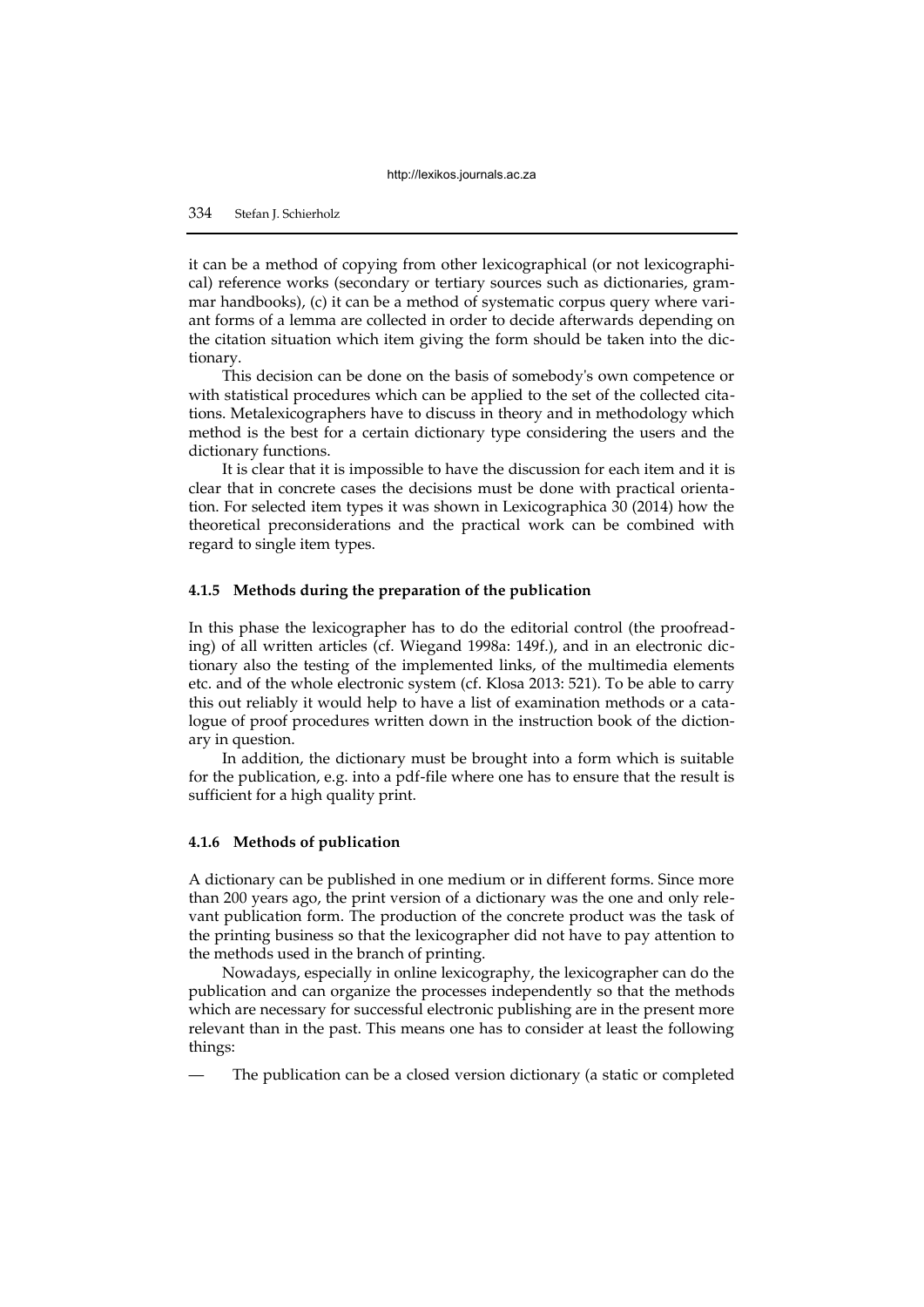dictionary) or a dynamic dictionary or rather, an extension dictionary (cf. Lemberg 2001; Storrer and Freese 1996). (a) In a closed version dictionary all dictionary articles and outer texts must be finished before the dictionary can be published. (b) In an extension dictionary the dictionary articles or parts of the articles which are written can be published, the other articles can follow later step by step. This way of publication has been used in WSK since 2012 when the publisher De Gruyter started with 400 finished articles taken from different WSK-volumes followed by 3000 articles in 2013 and again in 2014. This process will be continued until 2018 and the volume editors (Schierholz and Wiegand 2013ff.) hope that in 2019 the first print version of a WSK volume can be published. (c) If only parts of dictionary articles are published it means that a lemma must not be worked out exhaustively so that frequent and unproblematic readings of a lemma can be written and published first. In this procedure it is also possible to publish at first articles which contain only automatically produced items. The other items can be added later by the lexicographer (cf. Klosa 2013: 522). Whatever opportunity is chosen, different methods will be necessary for this part of the lexicographical work.

Updated versions can be published in regular or irregular intervals. A regular quarterly revision is published by the online edition of *OED*, 10 and *Duden online*11 is revised in irregular intervals — which means: every day if necessary. The latter procedure has the advantage that updates can be published immediately so that the users have current access to the newest items in the dictionary and the items can be a recent reflection of reality.

## **4.1.7 Methods of data maintenance, reprocessing, post-production**

While in a closed version dictionary maintenance does not play an important role in the concrete lexicographical process, maintenance is relevant if new editions are planned or updates are done regularly or irregularly. In online dictionaries an update is relatively simple and should be foreseen in the work flow. In such cases the following aspects concerning the methods have to be taken into account:

- Which are the update criteria for the regular inspection of the published articles?
- Will the dictionary basis, the based corpus, be updated too? If the answer is "yes", what are the criteria to start with this and when?
- Do the dictionary users have the opportunity to give feedback? What kind of feedback shall it be (direct, indirect or additional feedback cf. Abel and Meyer 2013; Mann 2010: 34, 41)? How will the feedback be integrated in the dictionary update by the lexicographer?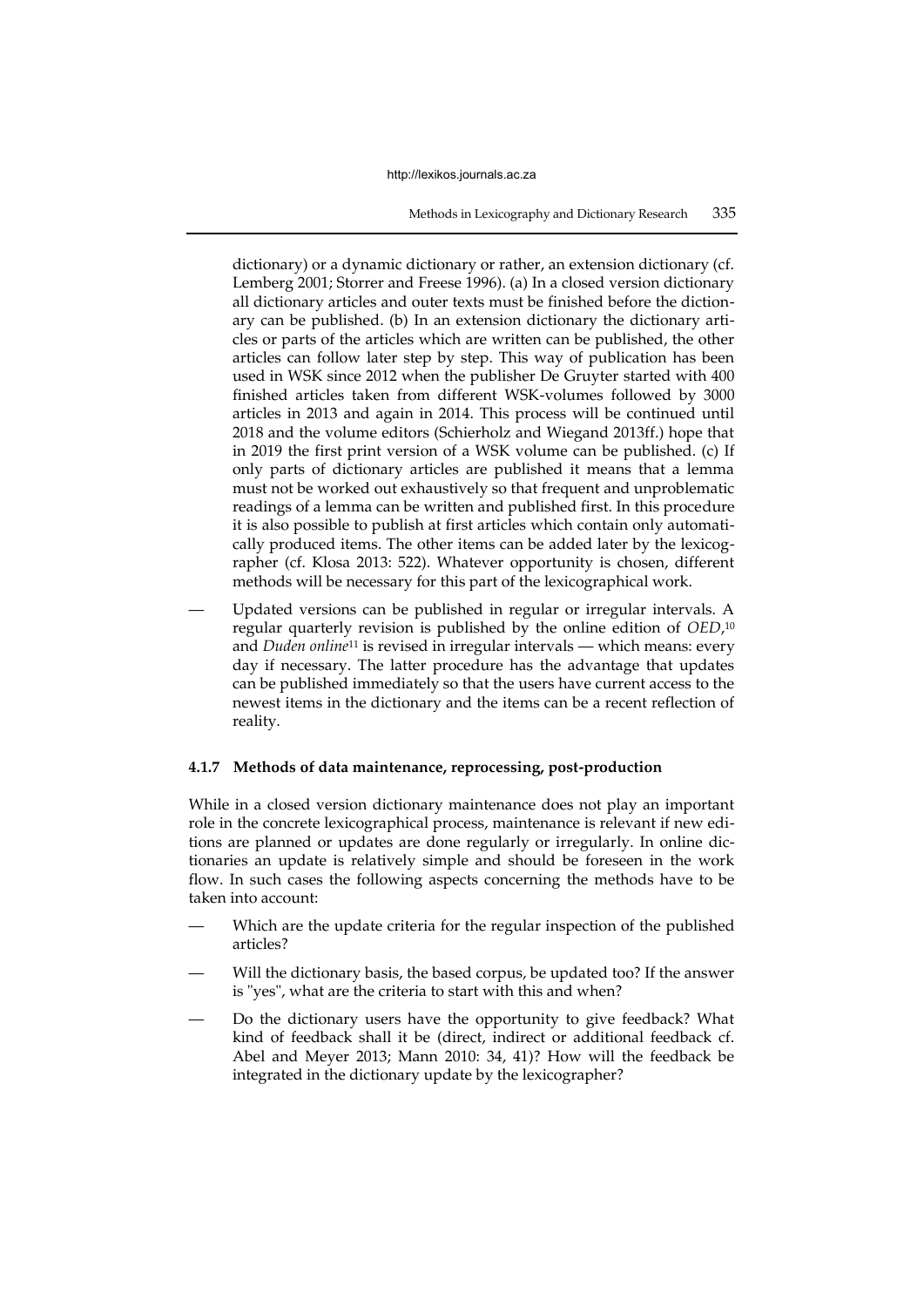# 336 Stefan J. Schierholz

Will the storing of the data be done sustainably, e.g. in a format which is not bound to special software?

## **4.1.8 The influence of superordinated decisions on used methods**

In section 4.1.1–4.1.7 the mentioned methods were assigned to the respective phases of the lexicographical process. The choice of the methods which can be used also depends on the superordinated facts and decisions which have an effect to the work in all phases. Here the following important aspects can be enumerated: the use of the computer (cf. also Storrer 1996), the dictionary type and the dictionary function.

The *use of the computer* is nowadays a standard in the lexicographical work; in the dictionary project planning it will be unlikely that a decision between note catalogue and database will be done in favor of the first. But even today, projects exist in which the lexicographer has to work with a handwritten note catalogue, which is the heritage of several generations of lexicographers and in which these notes will be transferred into an electronic database step by step. This was the situation with the Duden publisher 15 to 20 years ago and a little bit later the situation in German academia-projects such as the Grimm dictionary and the Goethe dictionary. But even in dictionary projects where the intensive support of computers is available from the beginning the applied procedures can differ clearly. One reason can be the software used. In dictionary projects with good funding and with an extensive technical know-how of the employees, the software solutions could fit perfectly and could be adapted to project specific needs so that the software can support the methodic procedures very well. In projects with less funding or staff with less training in the technical area one may have to fall back upon simple software products which can support the lexicographical and methodological work in a limited way.

During the entire lexicographical process the *dictionary type* influences the lexicographical procedures and the used methods. With the help of the needs analysis of a certain dictionary, the determination of the individual respective group of users and — following from that — the planned size of a dictionary, the lexicographer can determine guidelines for text compound structure, for the macrostructure (lemma selection, principles of lexicographical order) and for the microstructure (number and sequence of items) of the dictionary articles. The dictionary type determines the microstructure concerning the elements of the whole set of items. It influences also the composition of the items: e.g. the pronunciation rules in a descriptive pronunciation dictionary are presented differently and more precisely than in a general explanatory dictionary; items giving the meaning in a learner's dictionary will be different from those in specialized dictionary etc. These rules influence the possibilities of the use of many lexicographical methods which are necessary for a successful handling with the data.

Similarly, the dictionary type and partly overlapping with it the *dictionary*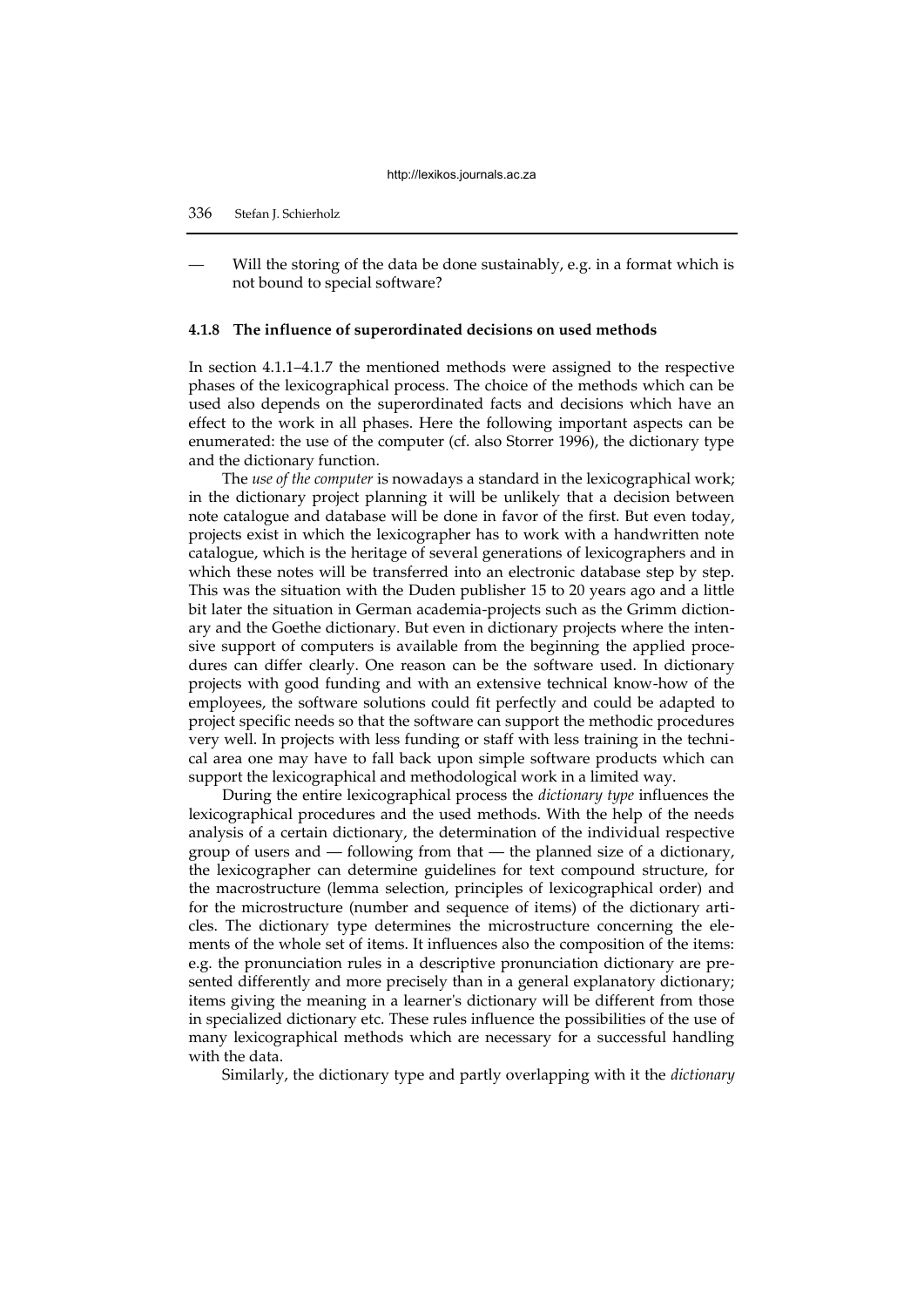*functions,* influence the lexicographical work and the used methods in all phases. The components of the text compound structure, the lemma selection, the choice and formulation of the items etc. are directed by the dictionary functions (support of text production, text reception, translation and information function) which are orientated to the needs of the envisaged user group. A procedure that is explicitly orientated to dictionary functions must keep an eye on the relevance of the data material in every phase of the lexicographical process. Also the preparation and use of the following results — especially of the lexicographical items — must be done for the support of the dictionary functions. The relevance of all measures should be methodically verified and well-founded.

## **4.2 Methods in Dictionary Research**

Metalexicography, as the theory of practical lexicography, has the task of investigating all methods of practical lexicography and their theoretical reflection. This is based on the principle of interest of insights in the area of metalexicography itself, but also to find possibilities of improvement which should influence the lexicographical practice positively. Metalexicography has the task of drawing up a methodology of lexicography and dictionary research altogether in order to deliver a fundamental contribution to the theory of dictionary research. But the study of methods is in some way depending on the theory from which a method comes from. Metalexicography itself has also some specific methods which play no or only an unimportant role in practical lexicography.

In the following section the methods will be considered in connection with the theory elements of the dictionary research as it was worked out by Herbert Ernst Wiegand.

# **4.2.1 Systematic dictionary research**

All the methods which can be used for the description and investigation of the dictionary structures belong to the *systematic dictionary research*. Wiegand (2010) distinguishes between (a) the methods concerning the investigation of the dictionary form and (b) the methods of the presentation. To (a) belong the methods of text segmentation and of structure constructing; to (b) belong the methods of the presentation of the textual structures, the methods of constructing the article structure schemata a well as the methods of the presentation of typologies.

A central metalexicographical text segmentation method is the *functionalpositional segmentation* (cf. to this and to other text segmentation methods Wiegand 2010: 256ff.)*.* This procedure is applied to dictionary articles to find out the number of items and their types. For each element of a dictionary article (phrases, words, parts of words, abbreviations, punctuation marks, blanks etc. with consideration of the typographical marking up of the elements) it can be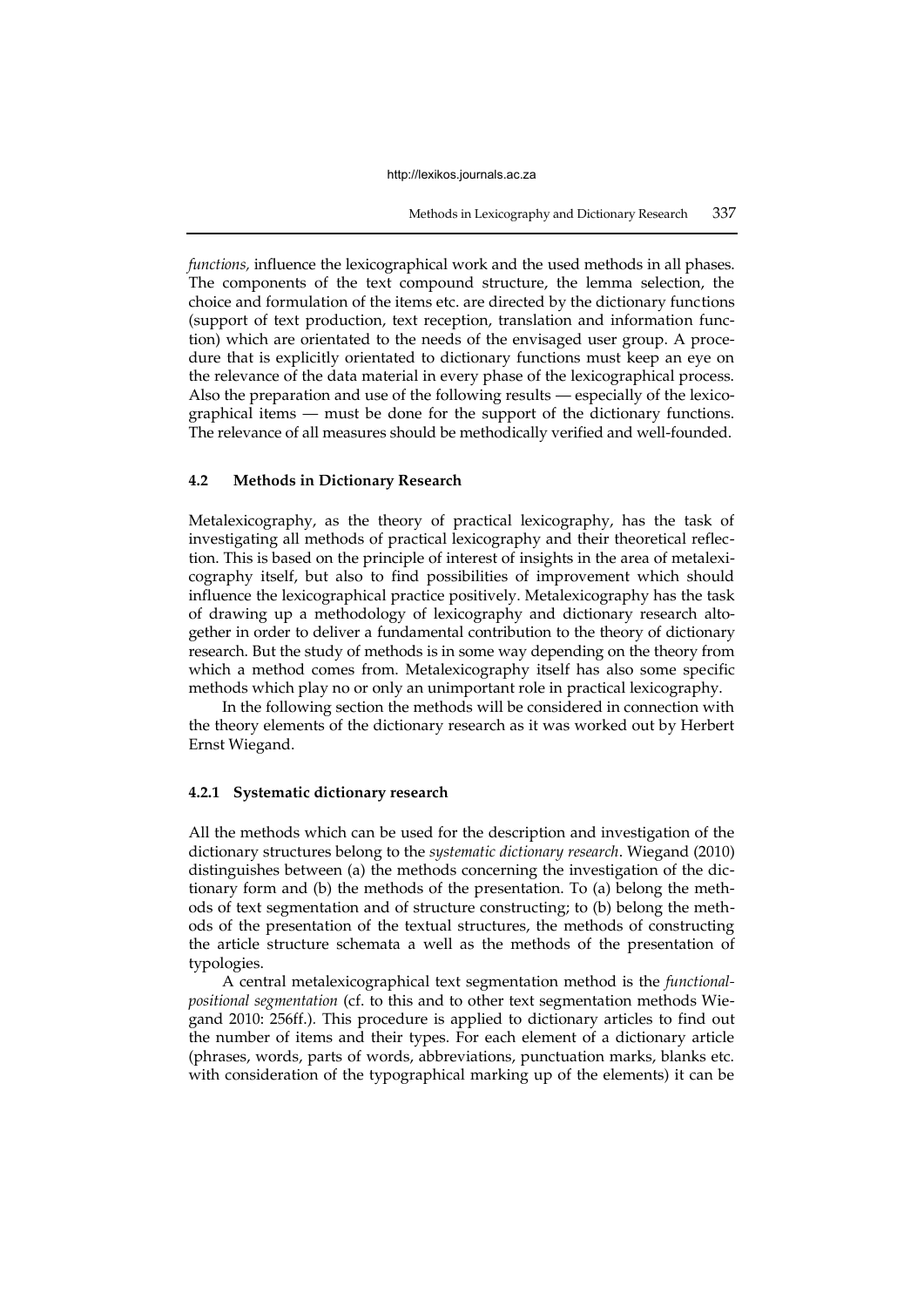detected step by step, if a positional determined element has an independent function or if it is part of a larger element which has its own function. With this procedure one can find out which parts of a dictionary article belong together and which tasks are given to these elements by the lexicographer. It is an intersubjective comprehensible method which is applied in dictionary research but it can also be used to explain uncertainty in the dictionary use. This can occur if the lexicographical items in a dictionary article are condensed in a way that an average user who does not know how to apply this method can not decide which interpretation of a lexicographical item is the right one.

The structure constructing methods are built on the text segmentation methods and are used to describe and investigate the structure and hierarchy which exist under the segmented elements. Wiegand's works are based on the concept of the set theory so that the dictionary form is recorded in terms like *set, set of carriers, relation, element* etc. The reproduction of the construction and the relationship of dictionary components by sets and relations is a method which gives a well-structured presentation of the data which are the constituents of a reference work. Thus many structures can be identified, and the most important ones are the text compound structures, the access structures, the macrostructures, the microstructures, the article constituent structures, the text architectures, the search area structures, the addressing structures, the mediostructures, and the data distribution structures, but there are more. The literature about the single structures is numerous and extensive, a good summary can be found in Engelberg and Lemnitzer (2009: 134ff.), in Wiegand and Fuentes Morán (2010), in the WLWF-1 (2010), and in Gouws, Heid, Schweickard and Wiegand (2013) — the latter one in English. Methods which concern reference structures are worked out in detail in the reference theory (amongst others Wiegand 2011). These procedures were applied in WLWF-1 (2010) and in the WSK so that a successful application in practical lexicography still exists.

Beyond that, even the methods which are used to build up typologies and classifications belong to *systematic dictionary research*. These procedures are borrowed from other sciences, especially from the philosophy of science. Details of the recent methods in *systematic dictionary research* can be found particularly in Wiegand (2010); Wiegand and Fuentes Morán (2010); Wiegand, Beer and Gouws (2013: 39ff.).

## **4.2.2 Research on Dictionary Use**

In *research on dictionary use* it shall be investigated in which way a user uses a dictionary, so that the results can help to improve the quality of a dictionary. This affects print and online dictionaries in the same way.<sup>12</sup> In this research area, methods of empirical social sciences are used, such as observation, written questionnaire, content analysis, test, experiment, protocol on dictionary use or oral comment on dictionary use (cf. Tarp 2009, Lew 2011). Frequently used is the *questionnaire in a written form* (to advantages and disadvantages cf. e.g.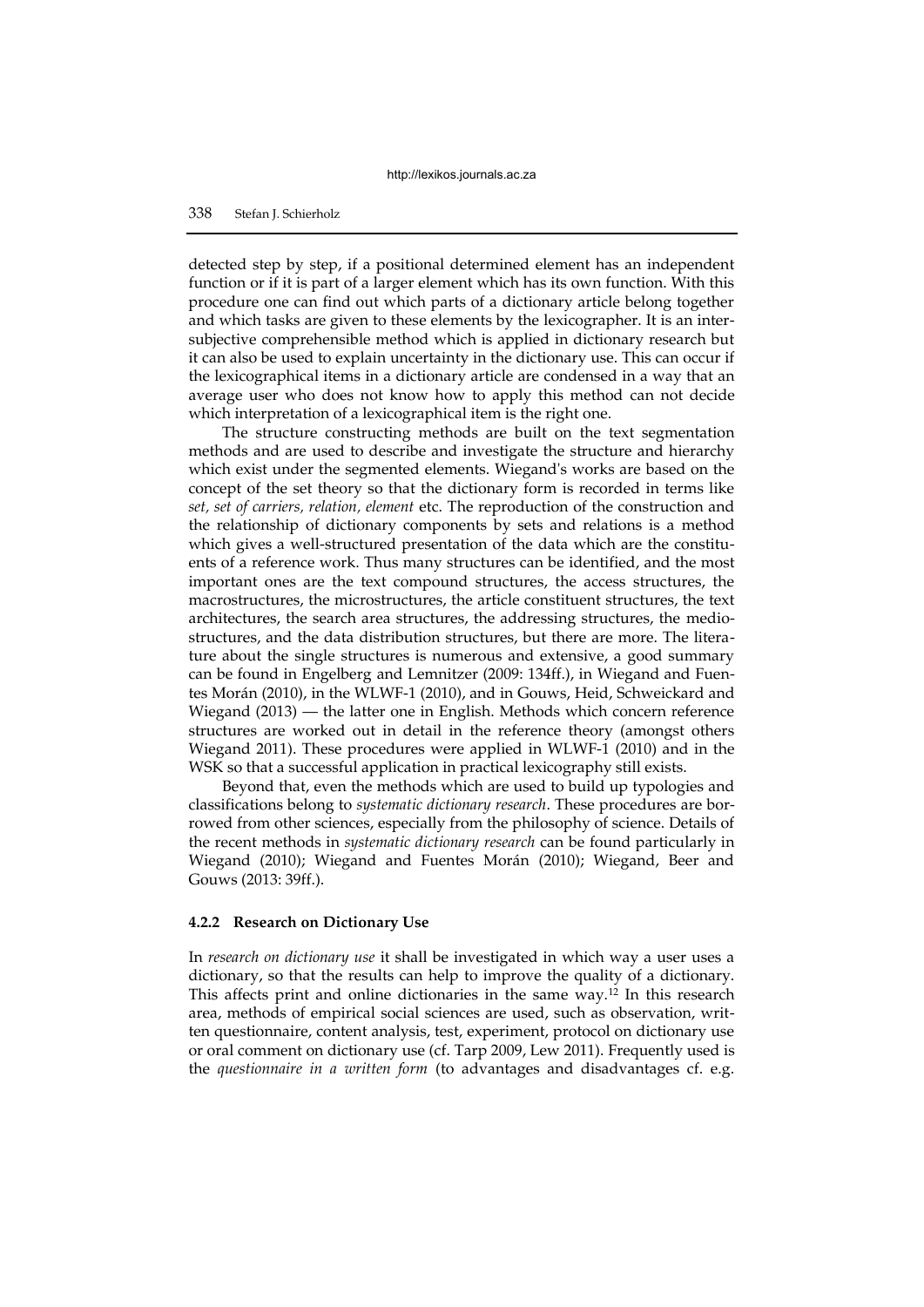Ripfel and Wiegand 1988: 493; Ripfel 1990: 1632; Tono 2001; Lew 2002). The questionnaire can be distributed personally which was the practice in the past and is nowadays used by single persons or by students when they undertake a pilot study during their studies. But in huge projects a questionnaire is organized online, as it was done with the German online dictionary *elexiko* (cf. Klosa, Koplenig and Töpel 2014). The whole process of planning, realization, evaluation, and critical reflection is described in Koplenig and Müller-Spitzer 2014a: 79ff., Müller-Spitzer 2014c: 85ff., Koplenig and Müller-Spitzer 2014b: 127ff., Müller-Spitzer and Koplenig 2014: 143ff., Koplenig and Müller-Spitzer 2014c: 189ff. The *observation* of a certain person contains the danger that the personal presence of the researcher influences the act of usage (known as *observer's paradox*). When choosing the *eye-tracking* procedure (e.g. Tono 2011; Müller-Spitzer, Michaelis and Koplenig 2014: 209ff.: they call it "Eye-tracking technology") the influence of the researcher is avoided but it must be mentioned that this method allows only to observe the search behavior of the user.13 After it, the lexicographer has to interpret the eye movements of the test subject and the definite intention the user/subject had cannot be interpreted unambiguously. Besides this, the expenditure of the performance of only a single experiment is enormous (cf. Runte 2015 and briefly also Kemmer 2014: 275).

A specific lexicographical method is the *protocol on dictionary usage* (cf. Ripfel and Wiegand 1988: 494f.; Wiegand 1998a: 974ff.), in which the described procedures can be combined. With the help of a protocol it can be shown in which way a subject uses a dictionary, which acts of usage are successful and which problems arise during the dictionary use in a certain dictionary to certain questions and search actions. The protocol process of the single working steps can be done (a) if the subject gets tasks which make the use of a dictionary necessary (cf. Wiegand 1985); (b) if the subject writes a content analysis, where they document the act of usage. On the one hand, this method requires a certain ability of the test subject, on the other hand it is not unproblematic to make the evaluation objectively; (c) if a *think-aloud-protocol* is made, by articulating during the usage, which action is carried out, why this action is carried out, which unexpected complications occur and how the problems were approached (method of loud thinking). The utterances of the test subject are recorded and analyzed (cf. amongst others Wiegand 1998a: 1010ff.; Hartmann 2001: 118f.).

These procedures can show ways of improving a dictionary, but additionally they give the chance to formulate a hypothesis, which can be the starting point of systematically gathering information (e.g. in experiments or tests).

Online dictionaries can also be investigated by the evaluation of the log files which contain automatically produced protocol data to record the activities of the users.14 This method can give a relatively good overview of how often and at what time which expressions were looked up, and the log files can also give information about which expressions were never looked up in a reference work. It reveals how users go about using the online dictionary, e.g. which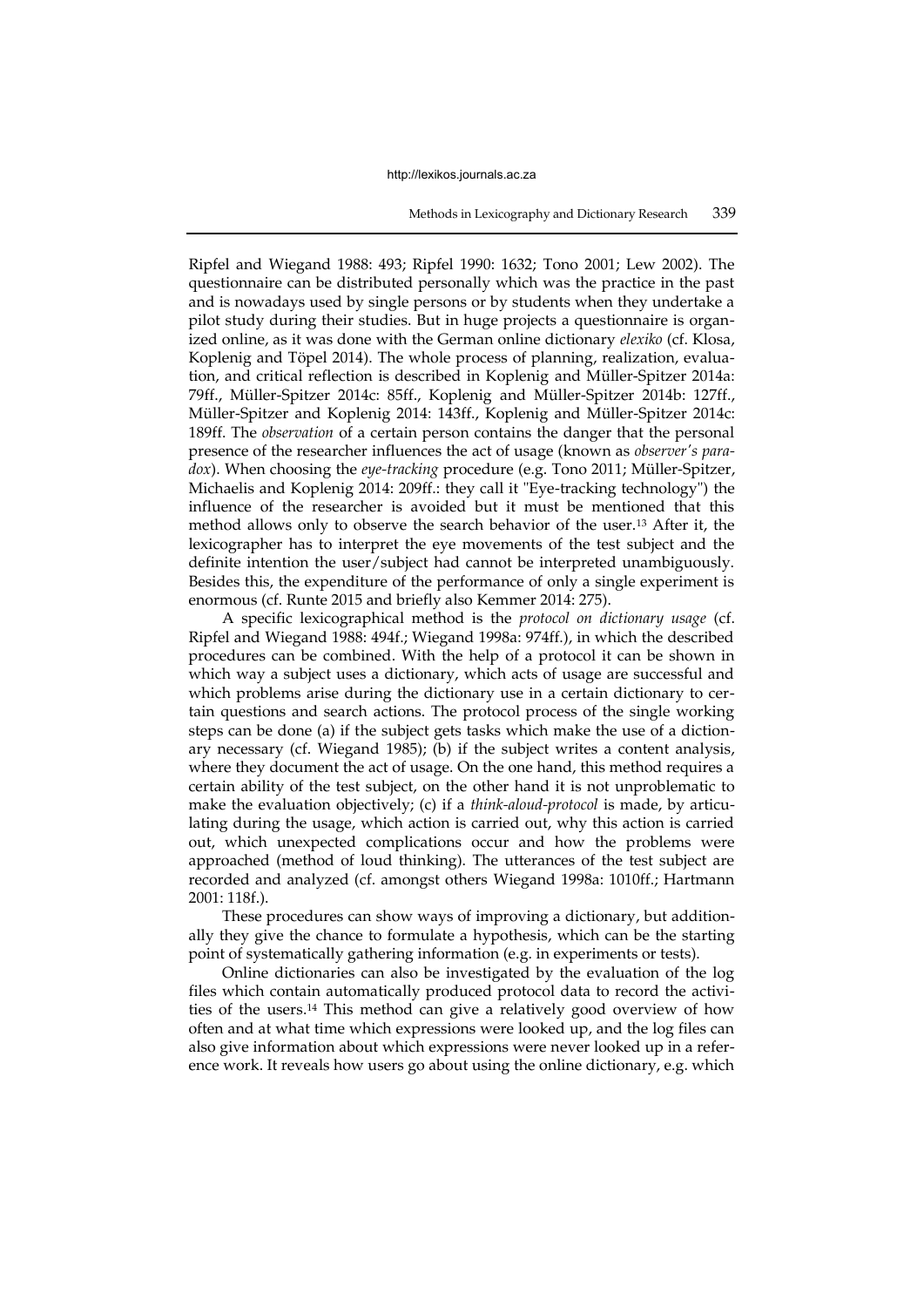# 340 Stefan J. Schierholz

search expression is entered into the search field. So the lexicographer has the possibility to react to this (cf. for example Rautmann 2014 for *Duden online*). But one has to be careful with the interpretation of the data because the following considerations should be included, for instance: (a) Does a long break between user activities mean that the user needed much time to read the dictionary article? (b) Was the user interrupted by other things, e.g. coffee break? Having (a) it can mean that the article should be designed more comprehensible and more clearly structured, having (b) it means nothing regarding the dictionary. (c) Does the looking up of words from vulgar and sexual vocabulary in a high frequency mean (cf. Docherty 2000: 73; De Schryver and Joffe 2004: 190; Bergenholtz and Johnsen 2005: 126) that this vocabulary part needs special explanation and clarification? (d) Is this kind of search part of reading dictionaries for entertainment or to kill time (which is called "lexicotainment"; cf. Bergenholtz 2011: 16)? It is relatively unlikely to give a reliable interpretation of this situation of usage because beneath the log file data no contact with the dictionary users exists.

## **4.2.3 Historical Dictionary Research**

This section deals with all lexicographical processes in a historical context and pursues the goal to write the history of lexicography and to develop a theory of the history of lexicography (cf. Wiegand 1998a: 10). In this process the conditions of culture and society in different ages and time epochs are involved because they had a major influence on lexicographical activities. Very often it can only be adequately judged retrospectively in which way lexicographical processes were influenced by the social situation. So the methods which are used in sciences of history are important for the historical dictionary research. Beyond that, the construction of typologies of historical dictionaries (cf. Reichmann 2012: 91ff.) and the research on dictionary use in the past play a dominant role.

In the area of practical lexicography all the methods which play a role in the making of historical dictionaries must be taken into consideration.15 These methods include the use of text corpora, the special conditions in using historical corpora, specific procedures of the lemma selection, the peculiarities of writing and — following from that — the problems with the macrostructure of the lemmata, the special conditions of citation excerption, as well as the characteristics in historical morphology and word formation. During this work, procedures of historical linguistics should be used but also the methods of grapholinguistics and of investigation of language change. Also the mentioned methods of the systematic dictionary research will be used in historical practical lexicography.

The procedures to find out the meaning of words and how to express the paraphrase of meaning are described precisely and extensively by Reichmann (2012: 218ff.) as are historical excerpts which underlie different principles because of a completely different empirical basis than the data basis which is at hand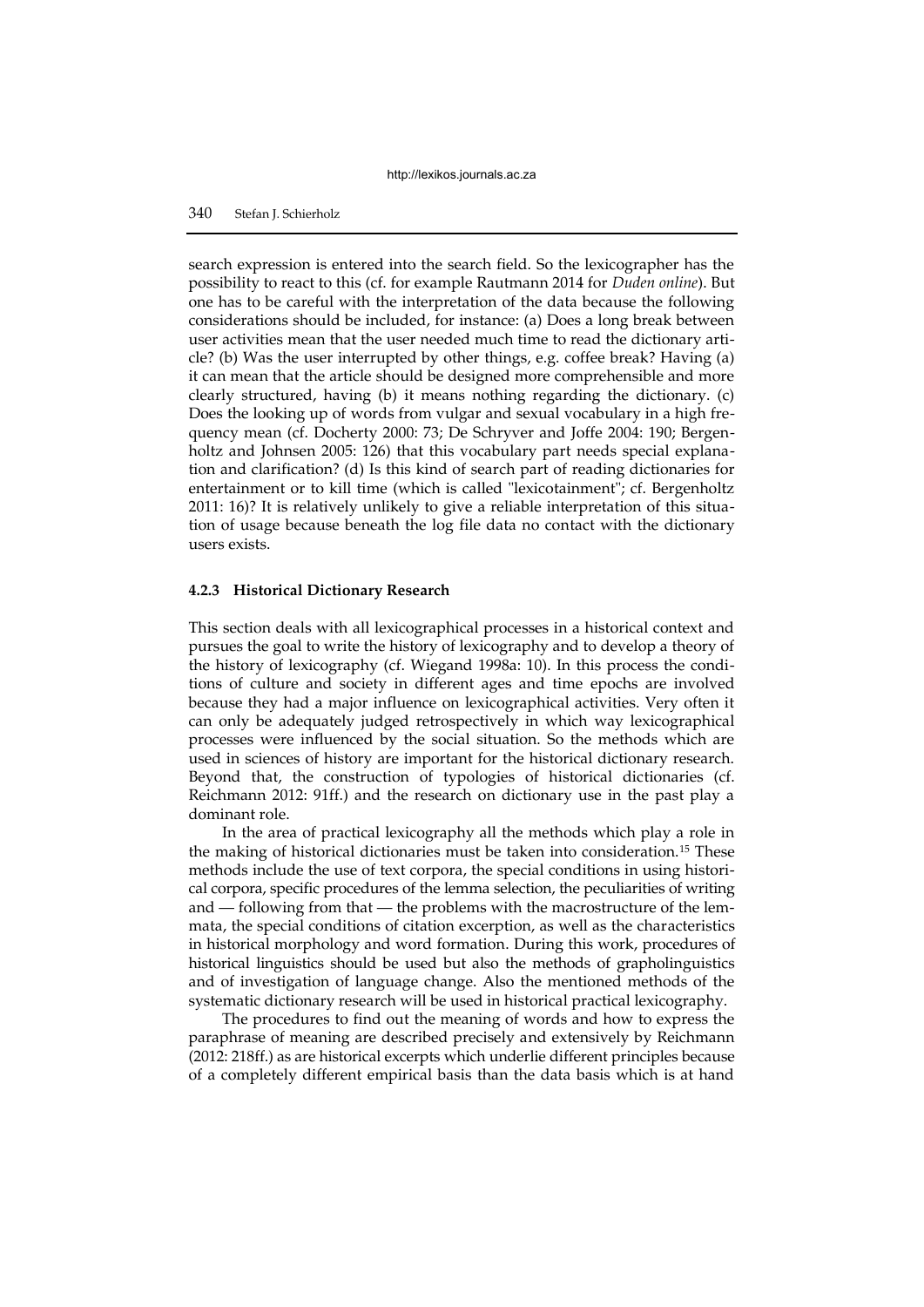for the contemporary languages. (Reichmann 2012: 124ff., 472ff.).

#### **4.2.4 Critical Dictionary Research**

*Critical dictionary research* has as the subject matter the entire amount of scientific and non scientific texts which exist in the area of lexicography and dictionary research, as well as all dictionaries because in many cases these are the subject of that entire amount of texts.<sup>16</sup>

This means that the critical dictionary research in a wider sense comprises the texts from every research area (sensu Wiegand 1998a), i.e. works on research of dictionary use, on the production of a dictionary, on the historical dictionary research, on the systematic dictionary research, and texts concerning the total of all dictionaries.

Critical dictionary research in a narrower sense concentrates primarily on the analysis of dictionaries themselves with regard to all properties a dictionary has. This can be done in evaluations of single items or of the entire dictionary and it will be published in dictionary criticisms, monographies, essays or in reviews.

The outcome of this is that in the framework of critical dictionary research, in a wider sense, all methods which occur in the single research areas of lexicography and dictionary research, belong to the subject matter. Even for critical research on dictionaries in a narrower sense, many methods from the mentioned research areas of dictionary research play an important role. The following can be included:

- (a) The text segmentation methods and structure constructing methods (section 4.2.1), which are used by dictionary critics in order to find out the existing structures in an available dictionary. These structures can be analyzed and criticized relating to the appropriateness of the dictionary type, dictionary functions, groups of users etc.
- (b) Knowledge about the methods of research on dictionary use (section 4.2.2) is relevant because a dictionary researcher must take notice of the research results on dictionary use in a critical way. This is the basis in order to formulate fundamental statements on the benefit of a dictionary for the envisaged users. Besides, investigations on dictionary use which aim to improve existing dictionaries can themselves be counted as critical or self-critical measurements and can also be counted to the critical dictionary research.
- (c) Knowledge of methods and insights of historical dictionary research (section 4.2.3) are necessary to categorize the historical dictionaries in case of critics or of a comparison with other contemporary dictionaries in a reliable way.
- (d) Philological (qualitative) methods are necessary for the analysis with regard to contents of dictionary texts, e.g. to find out actual or, in cul-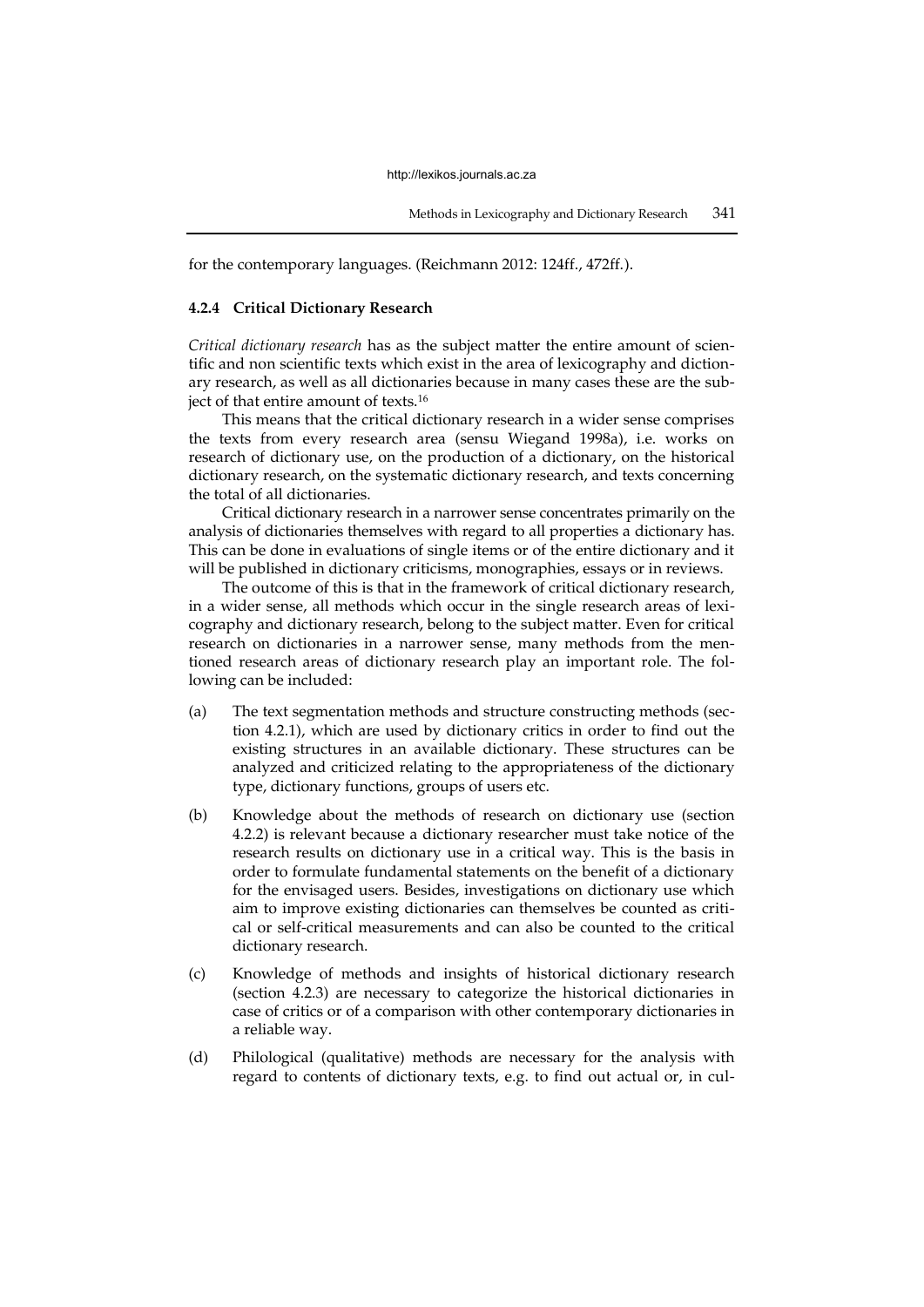tural retrospective, trendy and ideological influences in meaning paraphrases, outer texts etc. (cf. Haß-Zumkehr 2000 on lexicographical methodics in national socialism).

- (e) Quantitative analysis and statistical methods are necessary, for instance, if one wants to give a reasonable estimation of the number of the items in a dictionary. This includes methods on a projection of the lemma number because it is impossible to read the whole dictionary or to count all lemmata. Instead of this a sample should be taken from the dictionary, which takes into consideration the whole word list from A to Z equally. The process to do this in a reliable way is worked out among others in Wiegand (1990: 2127) and in Mann (2013: 745ff.).
- (f) Another method is to count a certain lemma stretch (e.g. the stretch *I)* and to extrapolate by the well-known relations of the individual lemma stretches to each other how many lemmata the entire dictionary contains. On the basis of the results, a judgment about the macrostructural coverage of the vocabulary of the dictionary can be given. This can be set in relation to the population of a language, a variety or a corpus.

If a certain item type shall be checked critically, similar prerequisites and difficulties as for the lemma counting exist concerning the sample. It is not possible to make a meaningful analysis about a dictionary by reading or examining a few pages of the dictionary in an unsystematic way and extrapolating to the properties in the complete work. It is not possible to take the first 10 or 20 pages of a dictionary as a basis for an overall assessment of this dictionary. A possible and systematical evaluation method is for instance to start on the second page of the word list, to take from that page the first dictionary article into the sample and to repeat this procedure on every 20th page. By doing this, one collects data systematically to create a sample that is equally distributed over the entire word list. Afterwards this procedure should be repeated starting with the 12th page. Through this you will get two samples of the same size so that all analyses which will be done can be compared and can be checked with regard to their reliability. This method was chosen by Schierholz (1998; 2002) when morphological items in two learner's dictionaries of German were analyzed and compared with the data of text corpora of standard German.

The *dictionary evaluation* is an essential part of the critical dictionary research.17 In principle, different text types must be distinguished (cf. also Engelberg and Lemnitzer 2009: 186ff.), which can be used to write such an evaluation: (a) the expert discussion (in conferences, in education, in panels etc.); (b) the dictionary review in a journal or in the press; (c) the online discussion in a newsgroup; (d) the systematic and comparing inspection of detailed questions; (e) the critical and constructive investigation of an entire dictionary carried out from different perspectives and with different formulations of a question. This was successfully performed in the area of learner's lexicography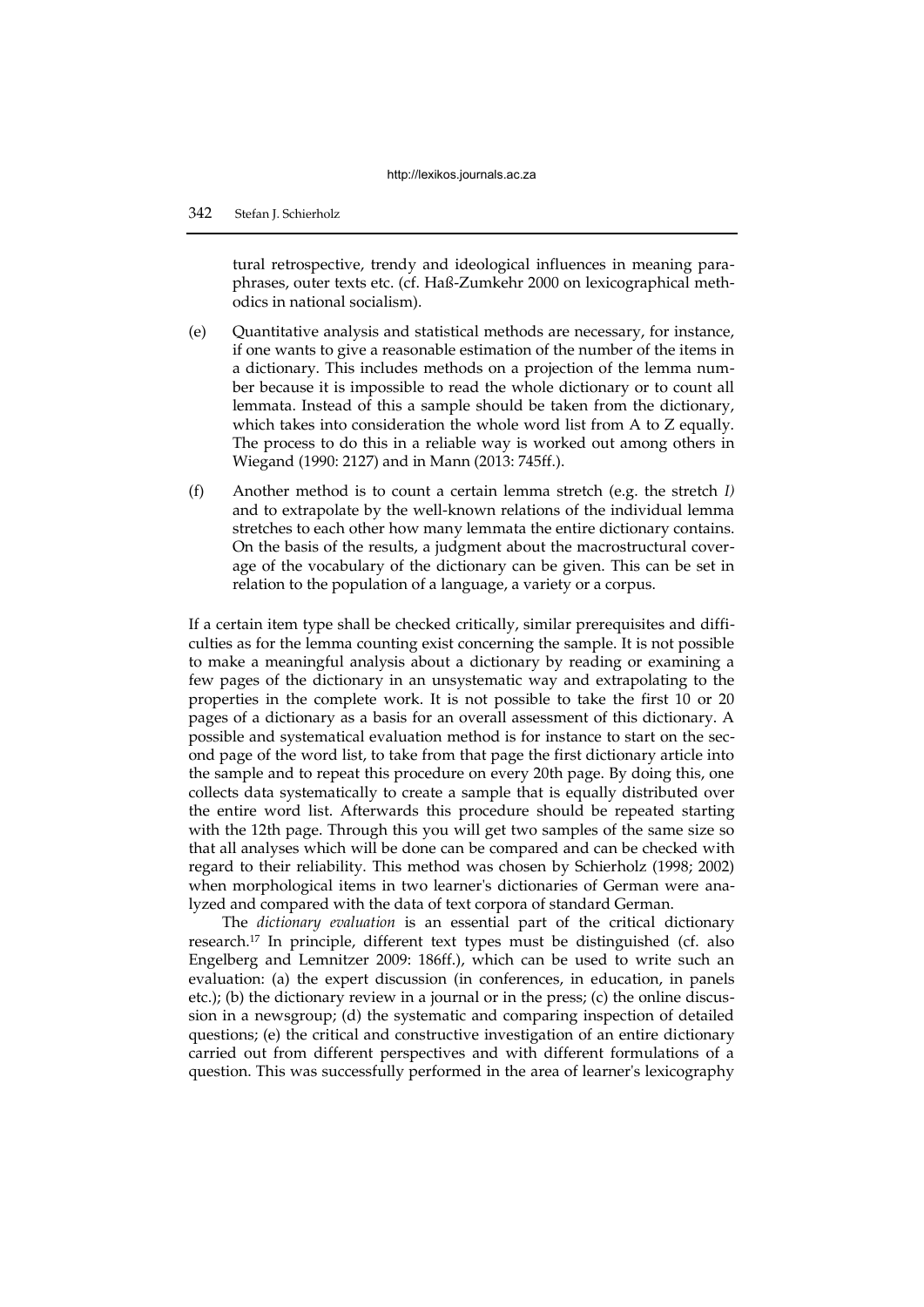for the German dictionaries of Langenscheidt (LGwDaF) and De Gruyter (dGwDaF) in the collection of essays on pedagogical lexicography by Wiegand (1998b; 2002b). In the contributions the correctness, the reliability, the completeness of lexicographical items, the appropriateness of the lemma selection, the textual structures of the dictionary articles and of the dictionary, the text compound structure, the reference practice, as well as the user friendliness were analyzed. Because in a learner's dictionary the group of users is defined very clearly it is easy to check if the intended functions were fulfilled and to make pedagogically motivated suggestions for the improvement of a new dictionary edition.

In the framework of an evaluation in any case the viewpoint of the researcher must be reflected critically because it there is a difference between a dictionary being evaluated from the perspective of an expert or from the perspective of a user who is the intended target of a dictionary. This can be demonstrated by two examples: (a) Many users of the Langenscheidt dictionaries think positively about the coloured typeface used for the lemma sign, but many metalexicographers do not agree on this.<sup>18</sup> (b) No metalexicographer has a problem identifying in the dictionary article to "singen" (cf. Fig. 1) the abbreviation "e-e" which was used in the first editions of LGwDaF (1994, 2003). The abbreviation "e-e" is "eine", but foreign-language students and also German students asked more than one time in seminars what the "e-e" would mean.

**sin**•**gen;** *sang, hat gesungen;* Vt/i **1 (etw.) s.** e-e Melodie od. ein Lied mit der Stimme produzieren <ein Lied s.; falsch, richtig, laut, leise. schön, gut s.; nach Noten/vorn Blatt s.; solo. Sopran s.>: *Weihnachtslieder s.* ║ K-: *Sing-, -stimme, -weise;* Vt **2 j-n in den Schlaf s.** leise s. (1), bis *bes* ein Kind einschläft; Vi **3** beruflich od. als Hobby regelmäßig s. (1): im Kirchenchor, am Theater s. **4** *gespr; mst* vor der Polizei ein Verbrechen gestehen […]

**Figure 1:** Dictionary article for the lemma "singen" in LGwDaF (2003).

To check these questions, corpus investigations, analysis of the literature and reference works, especially dictionaries, must be done. When assessing dictionaries the critical interpretation of the data is always placed at the end. This is in any case a philological method which is based on the individual subjective judgment ability.

# **5. Conclusion**

This overview should have made clear that methods must be used regularly in lexicographical practice and in theory if recent and reliable dictionaries shall be produced, analyzed or improved. For this, the scientific, economic, technologi-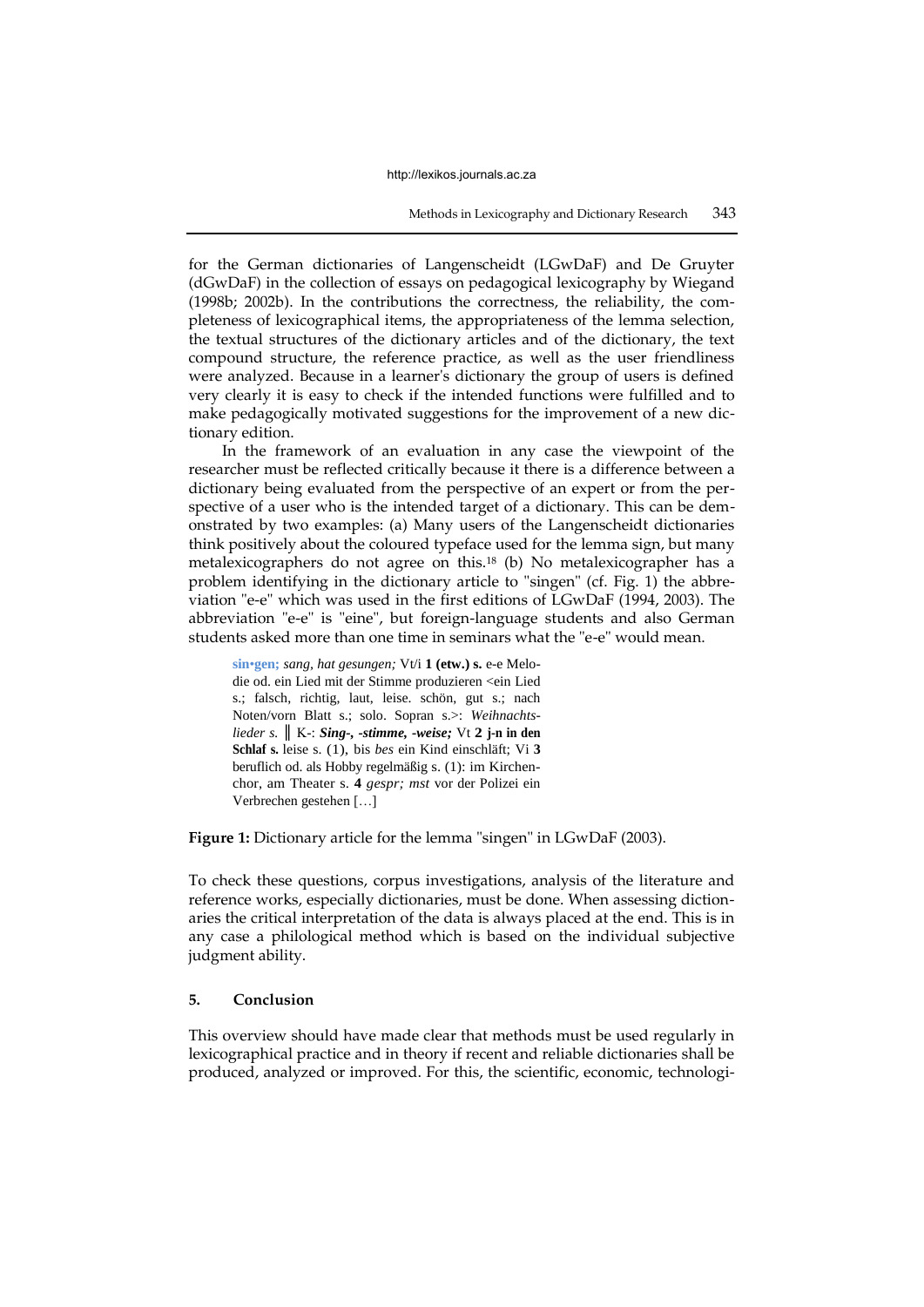cal, structural and especially thematic aspects have to be considered.

The overview does not claim completeness referring to the number of methods or the description of methods or the publications on methods.19 But it should be the starting point for further investigation into methods and methodology in lexicography and dictionary research because the reliable application of a reliable method will support the advancement of our activities in future.

## **6. Notes**

- 1. Critical aspects to the Function Theory are found amongst others in Bogaards (2010), Rundell (2012: 63), and Swanepoel (2015). A general application to lexicography of language for special purposes can be found in Mihindou (2013: 112ff.).
- 2. Schaeder 1981: 29. In German: "[…] als einzelne wissenschaftliche Verfahren bezeichnet werden, die dazu dienen, gesicherte und nachprüfbare Erkenntnisse über wissenschaftliche Objekte bzw. Gegenstände zu gewinnen".
- 3. Original in German: "Eine Methode ist eine geordnete Menge von Handlungsanweisungen, deren Befolgung in mindestens einer geordneten Reihenfolge und unter Beachtung aller methodenzugehöriger Korrektheitsbedingungen erfolgen muss, damit das gewünschte Ergebnis erhältlich ist."
- 4. To the utilization of corpora in lexicography cf. Gouws, Heid, Schweickard and Wiegand 2013: 1336ff.
- 5. Wiegand 1984: 559: "Bei der lexikographischen Tätigkeit wird, und zwar determiniert durch den jeweiligen Typ des zu erarbeitenden Nachschlagewerkes, auf Ergebnisse, Methoden und Theorien aus verschiedenen Wissenschaften zurückgegriffen." Cf. also Wiegand 1998a, 100.
- 6. The method *dictionaries from dictionaries* ("Wörterbücher-aus-Wörterbüchern-Methode") is shown by Wiegand (1998b: 649) within dictionaries from the 16th century. Meyer and Gurevych (2014) demonstrate that in 2013 even the sources of *Wiktionary* which is a collaborative produced dictionary can be found in other dictionaries.
- 7. The allocation of the phases follows basically Wiegand (1998a), which is adopted by Engelberg and Lemnitzer (2009), Klosa (2013) and can be found in the WLWF-I (201: 8-21).
- 8. This term is a synonym to "manual" or "textbook on dictionary making" (cf. Hartmann 2013: 600) and it is a translation of the German term "Instruktionsbuch" which Schierholz and Wiegand use in their conception of the WSK project (Schierholz and Wiegand 2004: 205ff.)
- 9. Wiegand (2005: 344ff.) enumerates more than 1.500 item classes, including many synonyms.
- 10. Cf. http://public.oed.com/the-oed-today/recent-updates-to-the-oed/ [2015-06-21].
- 11. Cf. http: //www.duden.de/woerterbuch [2015-06-21].
- 12. Cf. the critical perspective on user research in Bergenholtz and Bergenholtz 2011.
- 13. Kemmer (2014) who investigates the reception of illustrations and the items giving the meaning in online dictionaries combines the user questionnaire and the eye-tracking method.
- 14. Cf. Bergenholtz and Johnson (2013). Another useful application of log file data, not concerning the research on dictionary use, is shown by Koplenig, Meyer and Müller-Spitzer (2014).
- 15. Methods used in different languages can be found in Gouws et al. 2013: 612ff.
- 16. Cf. Ripfel (1989).
- 17. Cf. Kemmer (2010); Swanepoel (2008; 2013).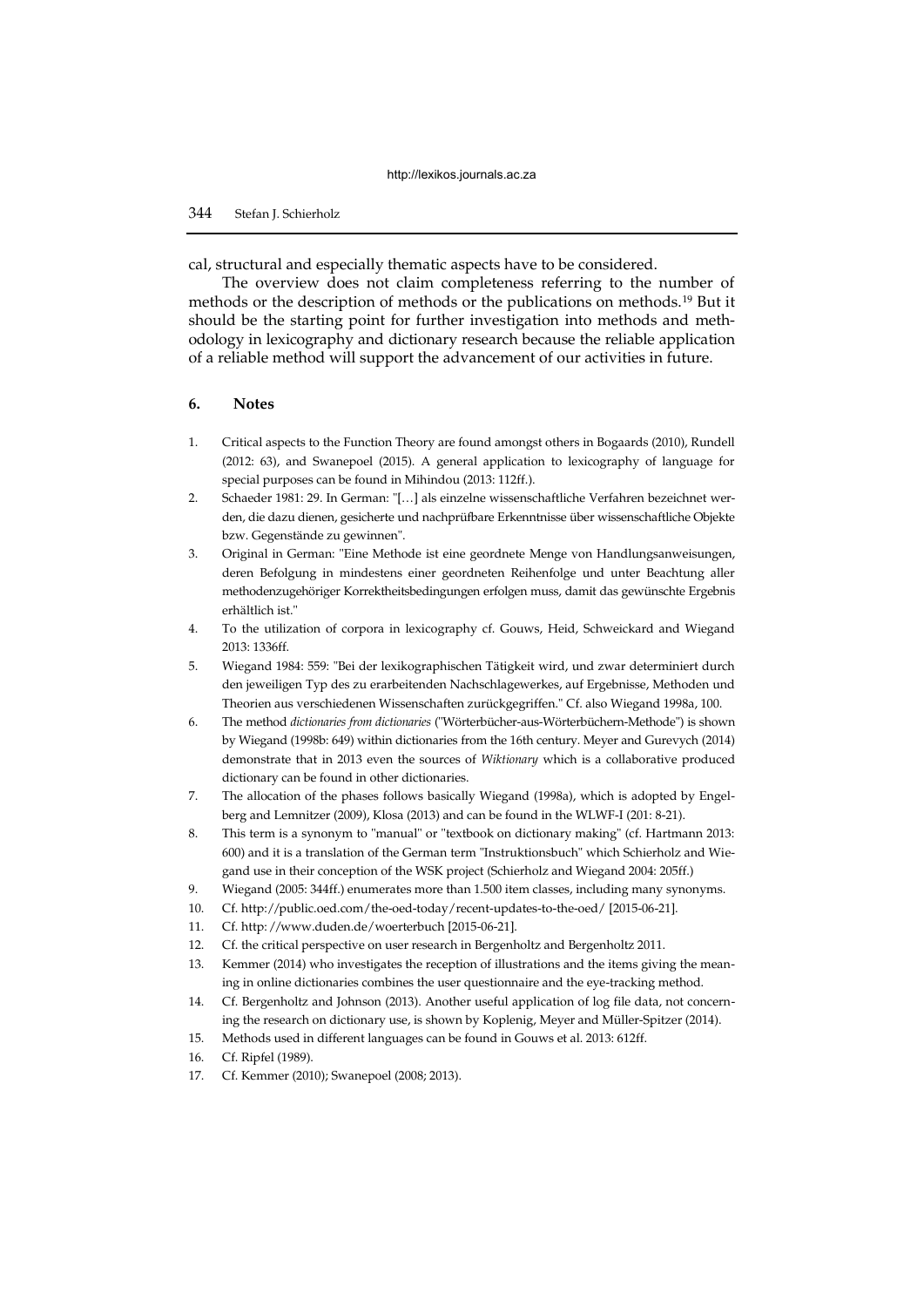- 18. The normal users mentioned here were students in different seminars hold at the Friedrich-Alexander University of Erlangen-Nürnberg, the metalexicographers are colleagues who mentioned this in special field conversation in some informal situations.
- 19. Cf. the selected bibliography in Mann and Schierholz 2014: 33-57. The bibliography of this article contains supplements especially of publications in English.

# **7. Bibliography**

- **Abel, Andrea and Christian M. Meyer.** 2013. The Dynamics outside the Paper: User Contributions to Online Dictionaries. Kosem, Iztok et al. 2013. *Electronic Lexicography in the 21st Century: Thinking Outside the Paper. Proceedings of the eLex 2013 Conference, 17–19 October 2013, Tallinn, Estonia:* 179-194. Ljubljana/Tallinn: Trojina, Institute for Applied Slovene Studies/Eesti Keele Instituut. Online: http://eki.ee/elex2013/proceedings/eLex2013\_13\_Abel+Meyer.pdf [2015-06- 21].
- **Albert, Ruth and Cor J. Koster.** 2002. *Empirie in Linguistik und Sprachlehrforschung. Ein methodologisches Arbeitsbuch.* Tübingen: Gunther Narr.
- **Albert, Ruth and Nicole Marx**. 2010. *Empirisches Arbeiten in Linguistik und Sprachlehrforschung. Anleitung zu quantitativen Studien von der Planungsphase bis zum Forschungsbericht.* Tübingen: Gunther Narr.
- **Beltrami, Pietro G.** 2013. Theory of Dictionary Management. Gouws, Rufus H., Ulrich Heid, Wolfgang Schweickard and Herbert Ernst Wiegand (Eds.). 2013: 524-530.
- **Bergenholtz, Henning.** 1989. Probleme der Selektion im allgemeinen einsprachigen Wörterbuch. Hausmann, Franz Josef, Oskar Reichmann, Herbert Ernst Wiegand and Ladislav Zgusta (Eds.). 1989: 772-779.
- **Bergenholtz, Henning.** 1995. Lemma Selection. Bergenholtz, Henning and Sven Tarp (Eds.). 1995. *Manual of Specialised Lexicography. The Preparation of Specialised Dictionaries*: 98-104. Amsterdam/Philadelphia: John Benjamins.
- **Bergenholtz, Henning.** 2011. Access to and Presentation of Needs-adapted Data in Monofuntional Internet Dictionaries. Fuertes-Olivera, Pedro A. and Henning Bergenholtz (Eds.). 2011: 30-53.
- **Bergenholtz, Henning and Inger Bergenholtz.** 2011. A Dictionary is a Tool, a Good Dictionary is a Monofunctional Tool. Fuertes-Olivera, Pedro A. and Henning Bergenholtz (Eds.). 2011: 187-207.
- **Bergenholtz, Henning and Mia Johnsen.** 2005. Log Files as a Tool for Improving Internet Dictionaries. *Hermes. Journal of Linguistics* 34: 117-141.
- **Bergenholtz, Henning and Mia Johnsen.** 2013. User Research in the Field of Electronic Dictionaries: Methods, First Results, Proposals. Gouws, Rufus H., Ulrich Heid, Wolfgang Schweickard and Herbert Ernst Wiegand (Eds.). 2013: 556-568.
- **Bergenholtz, Henning and Gregor Meder.** 1998. Die äußere Selektion in *Langenscheidts Großwörterbuch Deutsch als Fremdsprache*. Wiegand, Herbert Ernst (Ed.). 1998b: 285-296.
- **Bergenholtz, Henning and Joachim Mugdan.** 1990. Formen und Probleme der Datenerhebung II: Gegenwartsbezogene synchronische Wörterbücher. Hausmann, Franz Josef, Oskar Reichmann, Herbert E. Wiegand and Ladislav Zgusta (Eds.). 1990: 1611-1625.
- **Bergenholtz, Henning and Sven Tarp.** 2002. Die moderne lexikographische Funktionslehre. Diskussionsbeitrag zu neuen und alten Paradigmen, die Wörterbücher als Gebrauchsgegenstände verstehen. *Lexicographica. International Annual for Lexicography* 18: 253-263.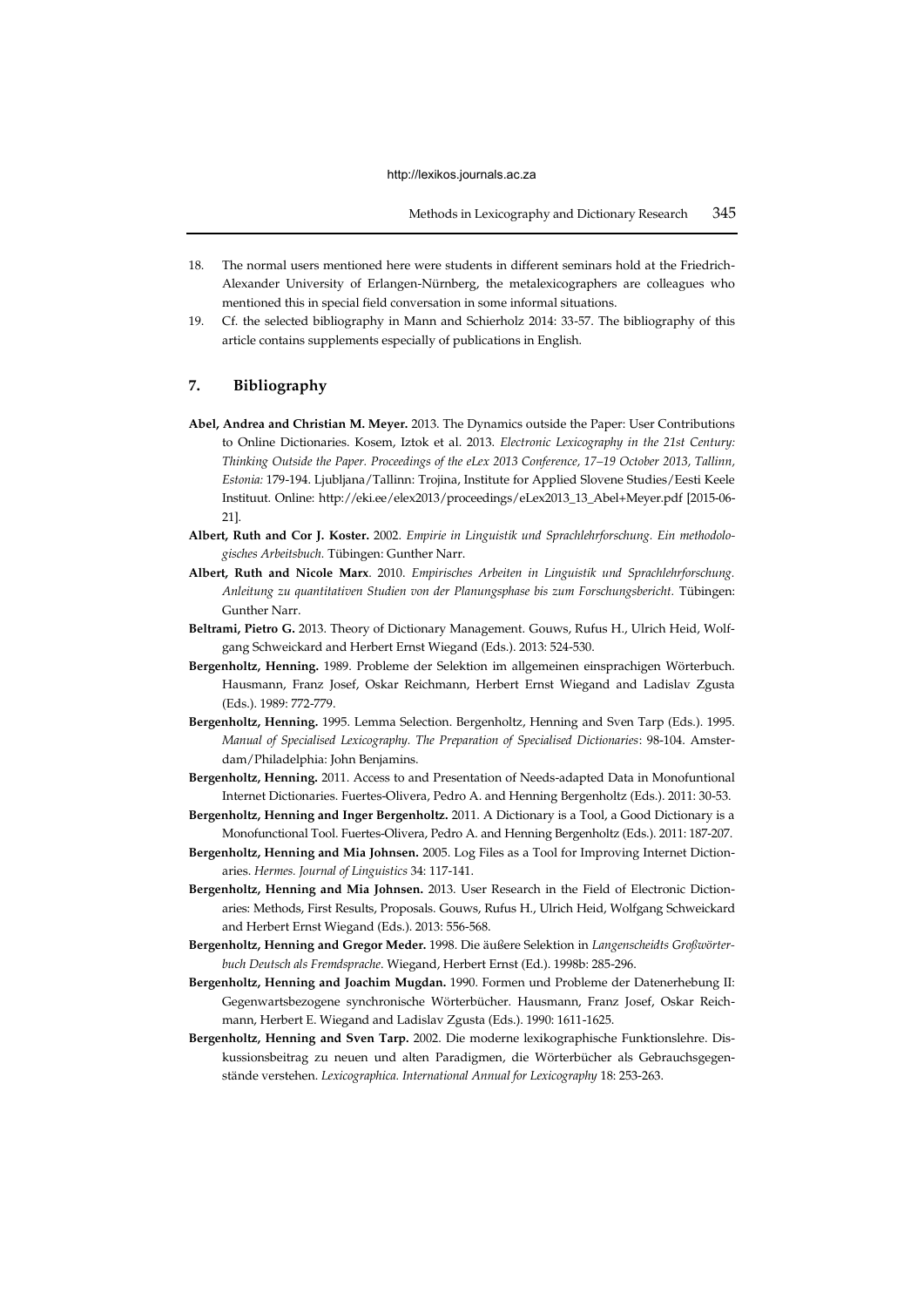- **Bielińska, Monika.** 2014. Methoden der Übersetzungswissenschaft und der zweisprachigen Lexikographie. *Lexicographica* 30: 213-246.
- **Bocorny Finatto, Maria José.** 2014. New Methods for Specialized Lexicography: Brazilian Approach Examples. *Lexicographica* 30: 247-261.
- **Bogaards, Paul.** 2010. Lexicography: Science without Theory? De Schryver, Gilles-Maurice (Ed.). 2010. *A Way with Words: Recent Advances in Lexical Theory and Analysis. A Festschrift for Patrick Hanks*: 313-322. Kampala: Menha Publishers.
- **Bortz, Jürgen and Nicola Döring.** 2006. *Forschungsmethoden und Evaluation für Human- und Sozialwissenschaftler.* 4th revised edition. With 156 Figures and 87 Tables. Heidelberg: Springer.
- **Burch, Thomas, Ruth Christmann, Vera Hildenbrandt and Thomas Schares.** 2000. Ein "Hausbuch" für alle? — Das Deutsche Wörterbuch von Jacob und Wilhelm Grimm auf CD-ROM und im Internet. Braungart, Georg, Karl Eibl and Fotis Jannidis (Eds.). 2000. *Jahrbuch für Computerphilologie 2*: 11-34. Paderborn: mentis. Also online: http://computerphilologie.digitalhumanities.de/jg00/christma/christma.html [2014-04-08].
- **Deppermann, Arnulf.** 2008. *Gespräche analysieren. Eine Einführung in konversationsanalytische Methoden.* Qualitative Sozialforschung 3. 4. Aufl. Wiesbaden: VS Verlag für Sozialwissenschaften.
- **De Schryver, Gilles-Maurice and David Joffe.** 2004. On How Electronic Dictionaries are Really Used. Williams, Geoffrey and Sandra Vessier (Eds.). 2004. *Proceedings of the Eleventh EURA-LEX International Congress, EURALEX 2004, Lorient, France, July 6–10, 2004*: 187-196. Lorient: Faculté des Lettres et des Sciences Humaines, Université de Bretagne Sud. Also online: http://tshwanedje.com/publications/euralex2004-LOGS.pdf [2014-04-10].
- dGWDaF (2000) = Kempcke, Günter (Ed.). 2000. *De Gruyter Wörterbuch Deutsch als Fremdsprache*. Berlin/New York: Walter de Gruyter.
- **Diekmann, Andreas.** 2007. *Empirische [Sozialforschung:](https://opac.sub.uni-goettingen.de/DB=1/SET=1/TTL=2/MAT=/NOMAT=T/CLK?IKT=1016&TRM=Sozialforschung) [Grundlagen,](https://opac.sub.uni-goettingen.de/DB=1/SET=1/TTL=2/MAT=/NOMAT=T/CLK?IKT=1016&TRM=Grundlagen,) [Methoden,](https://opac.sub.uni-goettingen.de/DB=1/SET=1/TTL=2/MAT=/NOMAT=T/CLK?IKT=1016&TRM=Methoden,) Anwendungen*. Vollständig überarb. und erw. Neuausgabe 2007, 7. Aufl., (24. Aufl. der Gesamtausgabe). Reinbek bei Hamburg 2013.
- **Dornseiff, Franz.** 2004*. Der deutsche Wortschatz nach Sachgruppen. 8., völlig neu bearb. und mit einem vollständigen alphabetischen Zugriffsregister versehene Auflage von Uwe Quasthoff. Mit einer lexikographisch-historischen Einleitung und einer ausgewählten Bibliographie zur Lexikographie und Onomasiologie von Herbert Ernst Wiegand.* Berlin/New York: Walter de Gruyter.
- **Drosdowski, Günther.** 1977. Nachdenken über Wörterbücher: Theorie und Praxis. Drosdowski, Günther, Helmut Henne and Herbert E. Wiegand (Eds.). 1977. *Nachdenken über Wörterbücher*: 103-143. Mannheim/Wien/Zürich: Bibliographisches Institut, Dudenverlag.
- **Dürscheid, Christa and Stefan J. Schierholz (Eds.).** 2013ff. *Grammatik. Ein Konsultationswörterbuch mit englischen Übersetzungen (WSK-Online-Version).* Berlin/New York: De Gruyter. [http://www. degruyter.com/view/db/wsk] [2015-06-21].
- **Engelberg, Stefan and Lothar Lemnitzer.** 2009. *Lexikographie und Wörterbuchbenutzung*. 4., überarb. und erw. Aufl. Tübingen: Stauffenburg.
- **Evert, Stefan.** 2005. *The Statistics of Word Cooccurrences. Word Pairs and Collocations.* Dissertation. Stuttgart: Institut für maschinelle Sprachverarbeitung, University of Stuttgart. Also online: http://elib.uni-stuttgart.de/opus/volltexte/2005/2371/ [2014-04-08].
- **Fuertes-Olivera, Pedro A. and Henning Bergenholtz (Eds.).** 2011. *e-Lexicography. The Internet, Digital Initiatives and Lexicography.* London/New York: Continuum.
- **Geyken, Alexander.** 2014. Methoden bei der Wörterbuchplanung in Zeiten der Internetlexikographie. *Lexicographica* 30: 77-111.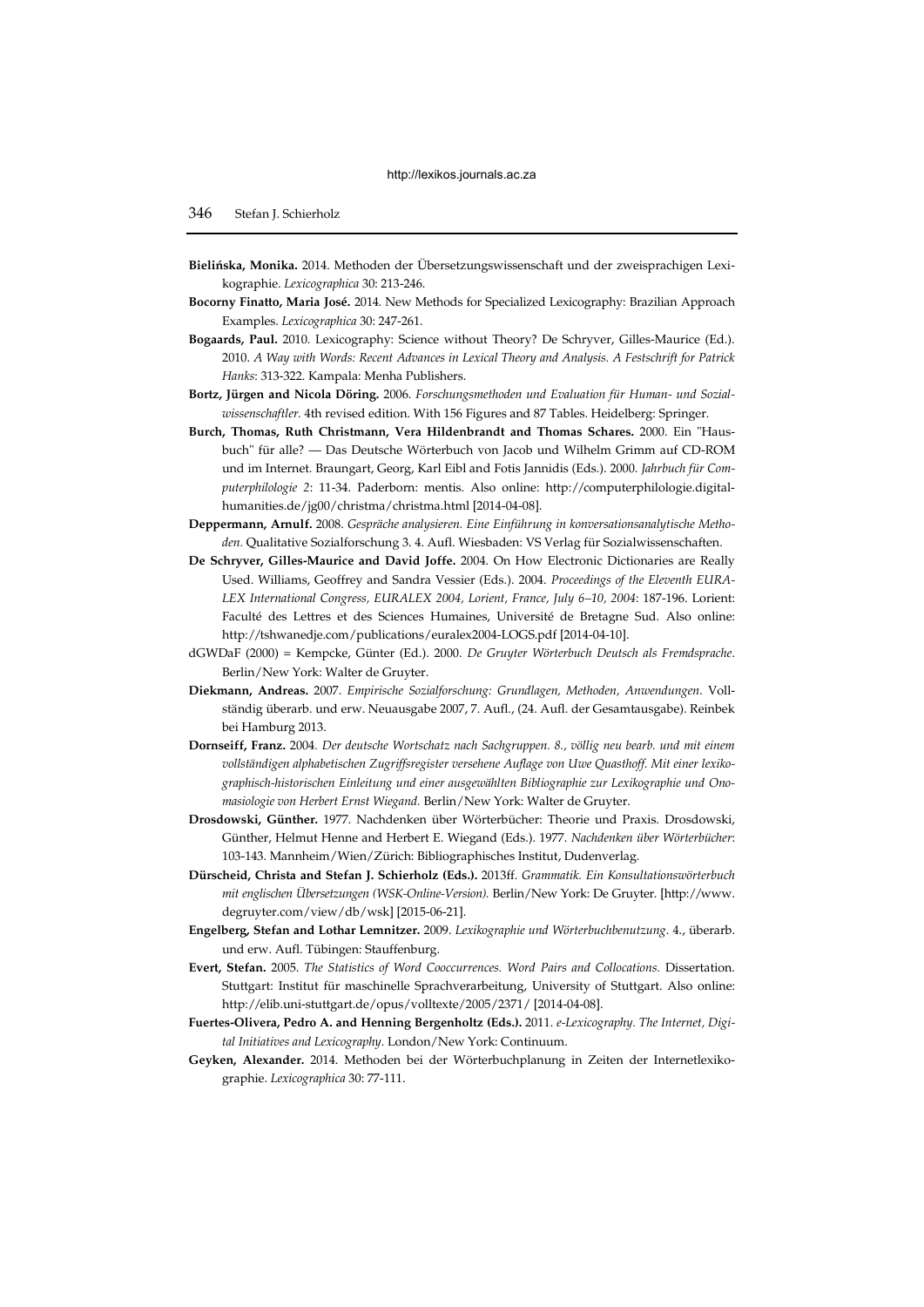- **Gouws, Rufus H., Ulrich Heid, Wolfgang Schweickard and Herbert Ernst Wiegand (Eds.).** 2013. *Dictionaries. An International Encyclopedia of Lexicography. Supplementary Volume: Recent Developments with Focus on Electronic and Computational Lexicography.* Handbücher zur Sprach- und Kommunikationswissenschaft 5.4. Berlin/Boston: Mouton de Gruyter.
- **Gouws, Rufus H. and Daniël J. Prinsloo.** 2005. *Principles and Practice of South African Lexicography.* Stellenbosch: SUN PReSS.
- **Hartmann, Reinhard Rudolf Karl.** 2001. *Teaching and Researching Lexicography.* Applied Linguistics in Action Series. Harlow: Longman/Essex: Pearson Education.
- **Hartmann, Reinhard R.K.** 2013. Aids in Metalexicographic Research. Gouws, Rufus H., Ulrich Heid, Wolfgang Schweickard and Herbert Ernst Wiegand (Eds.). 2013: 596-611.
- **Hauser, Ralf and Angelika Storrer.** 1996. Probleme und Lösungen beim Parsen von Wörterbüchern. Feldweg, Helmut and Erhard W. Hinrichs (Eds). 1996. *Lexikon und Text. Wiederverwendbare Methoden und Ressourcen zur linguistischen Erschließung des Deutschen.* Lexicographica. Series Maior 73: 53-67. Tübingen: Niemeyer.
- **Hausmann, Franz Josef, Oskar Reichmann, Herbert E. Wiegand and Ladislav Zgusta (Eds.).** 1989. *Wörterbücher. Ein internationales Handbuch zur Lexikographie/Dictionaries. An International Encyclopedia of Lexicography/Dictionnaires. Encyclopédie internationale de lexicographie. Handbücher zur Sprach- und Kommunikationswissenschaft 5.1.* Berlin/New York: Walter de Gruyter.
- **Hausmann, Franz Josef, Oskar Reichmann, Herbert E. Wiegand and Ladislav Zgusta (Eds.).** 1990. *Wörterbücher. Ein internationales Handbuch zur Lexikographie/Dictionaries. An International Encyclopedia of Lexicography/Dictionnaires. Encyclopédie internationale de lexicographie. Handbücher zur Sprach- und Kommunikationswissenschaft 5.2.* Berlin/New York: Walter de Gruyter.
- **Heid, Ulrich.** 2008. Corpus Linguistics and Lexicography. Lüdeling, Anke and Merja Kytö (Eds.). 2008. *Corpus Linguistics. An International Handbook. Vol. 1.* Handbücher zur Sprach- und Kommunikationswissenschaft 29.1: 131-153. Berlin/New York: Walter de Gruyter.
- **Hirschfeld, Ursula and Eberhard Stock.** 2014. Wie kommt die Aussprache ins (Aussprache-) Wörterbuch? Methoden, Probleme und Ergebnisse normphonetischer Untersuchungen zur deutschen Standardaussprache. *Lexicographica* 30: 262-290.
- **Kemmer, Katharina.** 2010. Onlinewörterbücher in der Wörterbuchkritik. Ein Evaluationsraster mit 39 Beurteilungskriterien. *Online publizierte Arbeiten zur Linguistik* 2: 1-33.
- **Kemmer, Katharina.** 2014. Rezeption der Illustration, jedoch Vernachlässigung der Paraphrase? Müller-Spitzer, Carolin (Ed.). 2014a: 251-278.
- **Klosa, Annette.** 2013. The Lexicographical Process (with Special Focus on Online Dictionaries). Gouws, Rufus H., Ulrich Heid, Wolfgang Schweickard and Herbert Ernst Wiegand (Eds.). 2013: 517-524.
- **Klosa, Annette, Alexander Koplenig and Antje Töpel.** 2014. Benutzerwünsche und -meinungen zu dem monolingualen deutschen Onlinewörterbuch *elexiko*. Müller-Spitzer, Carolin (Ed.). 2014a: 281-384.
- **Koplenig, Alexander.** 2014. *Empirical Research into Dictionary Use.* Müller-Spitzer, Carolin (Ed.). 2014a: 55-76.
- **Koplenig, Alexander, Peter Meyer and Carolin Müller-Spitzer.** 2014. Dictionary Users Do Look Up Frequent Words. A Log File Analysis. Müller-Spitzer, Carolin (Ed.). 2014a: 229-249.
- **Koplenig, Alexander and Carolin Müller-Spitzer.** 2014a. The First Two International Studies on Online Dictionaries — Background Information. Müller-Spitzer, Carolin (Ed.). 2014a: 79-84.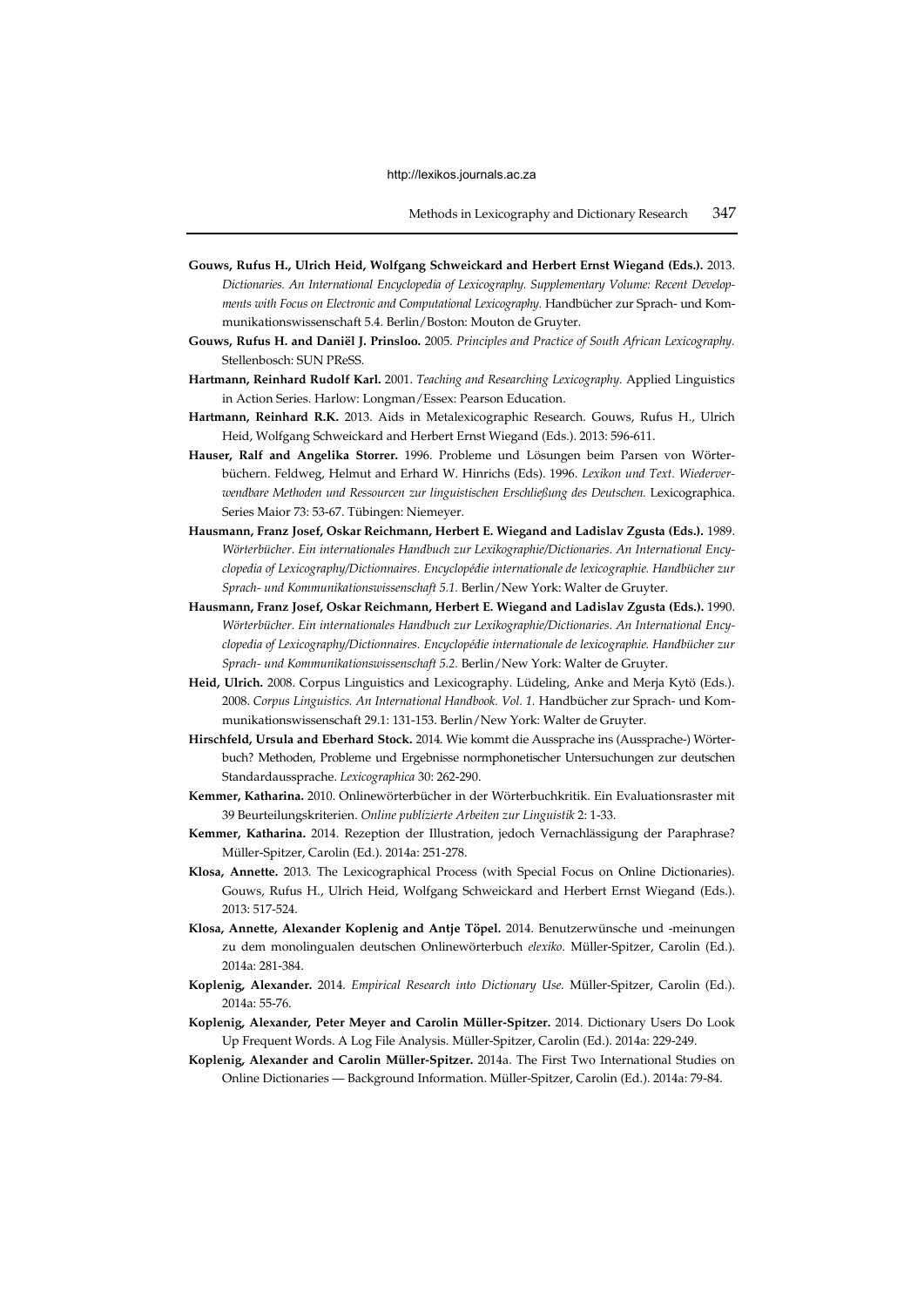- **Koplenig, Alexander and Carolin Müller-Spitzer.** 2014b. General Issues of Online Dictionary Use. Müller-Spitzer, Carolin (Ed.). 2014a: 127-141.
- **Koplenig, Alexander and Carolin Müller-Spitzer.** 2014c. Question of Design. Müller-Spitzer, Carolin (Ed.). 2014a: 189-204.
- **Landau, Sidney I.** 1989. *Dictionaries. The Art and Craft of Lexicography.* Cambridge: Cambridge University Press. [First print New York: Scribner, 1984.]
- **Lemnitzer, Lothar and Heike Zinsmeister.** 2006. *Korpuslinguistik. Eine Einführung.* Tübingen: Narr.
- **Lew, Robert.** 2002. Questionnaires in Dictionary Use Research: A Reexamination. Braasch, Anna and Claus Povlsen (Eds.). 2002. *Proceedings of the Tenth EURALEX International Congress, EURALEX 2002, Copenhagen, Denmark, August 13–17, 2002. Volume 1*: 267-271. Copenhagen: Center for Sprogteknologi, University of Copenhagen.
- **Lew, Robert**. 2011. User Studies: Opportunities and Limitations. In: Akasu, Kaoru and Satoru Uchida (Eds.). 2011. *ASIALEX 2011 Proceedings. LEXICOGRAPHY: Theoretical and Practical Perspectives. Papers Submitted to the Seventh ASIALEX Biennial International Conference. Kyoto Terrsa, Kyoto, Japan, August 22–24, 2011*: 7-16. Kyoto: Asian Association for Lexicography.
- LGwDaF (1994) = Götz, Dieter, Günther Haensch and Hans Wellmann (Eds.). 1994. *Langenscheidts Großwörterbuch Deutsch als Fremdsprache. Das neue einsprachige Wörterbuch für Deutschlernende.*  Third Edition. Berlin/Munich: Langenscheidt.
- LGwDaF (2003) = Götz, Dieter, Günther Haensch and Hans Wellmann (Eds.). 2003. *Langenscheidts Großwörterbuch Deutsch als Fremdsprache.* Revised edition. Berlin [etc.]: Langenscheidt.
- **Mann, Michael.** 2010. Internet-Wörterbücher am Ende der "Nullerjahre": Der Stand der Dinge. Eine vergleichende Untersuchung beliebter Angebote hinsichtlich formaler Kriterien unter besonderer Berücksichtigung der Fachlexikographie. *Lexicographica* 26: 19-45.
- **Mann, Michael.** 2013. German II: Synchronic Lexicography. Gouws, Rufus H., Ulrich Heid, Wolfgang Schweickard and Herbert Ernst Wiegand (Eds.). 2013: 742-816.
- **Mann, Michael and Stefan J. Schierholz.** 2014. Methoden in der Lexikographie und Wörterbuchforschung. Ein Überblick mit einer Auswahlbibliographie. *Lexicographica* 30: 3-57.
- **Meindl, Claudia.** 2011. *Methodik für Linguisten. Eine Einführung in Statistik und Versuchsplanung.*  Tübingen: Narr.
- **Meyer, Christian M. and Iryna Gurevych.** 2014. Methoden bei kollaborativen Wörterbüchern [Methods in Collaborative Dictionaries/Méthodes dans le domaine des dictionnaires collaboratifs]. *Lexicographica* 30: 187-212.
- **Mihindou, Guy-Roger.** 2013. LSP Lexicography in the Academic Discourse. Botha, Willem, Paul Mavoungou and Dion Nkomo (Eds.). 2013. *Festschrift Rufus H. Gouws*: 111-126. Stellenbosch: SUN PReSS.
- **Müller-Spitzer, Carolin (Ed.).** 2014a. *Using Online Dictionaries.* Lexicographica. Series Maior 145. Berlin/Boston: De Gruyter.
- **Müller-Spitzer, Carolin.** 2014b. Methoden der Wörterbuchbenutzungsforschung. *Lexicographica* 30: 112-151.
- **Müller-Spitzer, Carolin.** 2014c. Empirical Data on Contexts of Dictionary Use. Müller-Spitzer, Carolin (Ed.). 2014a: 85-126.
- **Müller-Spitzer, Carolin and Alexander Koplenig.** 2014. Online Dictionaries: Expectations and Demands. Müller-Spitzer, Carolin (Ed.). 2014a: 143-188.
- **Müller-Spitzer, Carolin, Frank Michaelis and Alexander Koplenig.** 2014. Evaluation of a New Web Design For the Dictionary Portal OWID. Müller-Spitzer, Carolin (Ed.). 2014a. 207-228.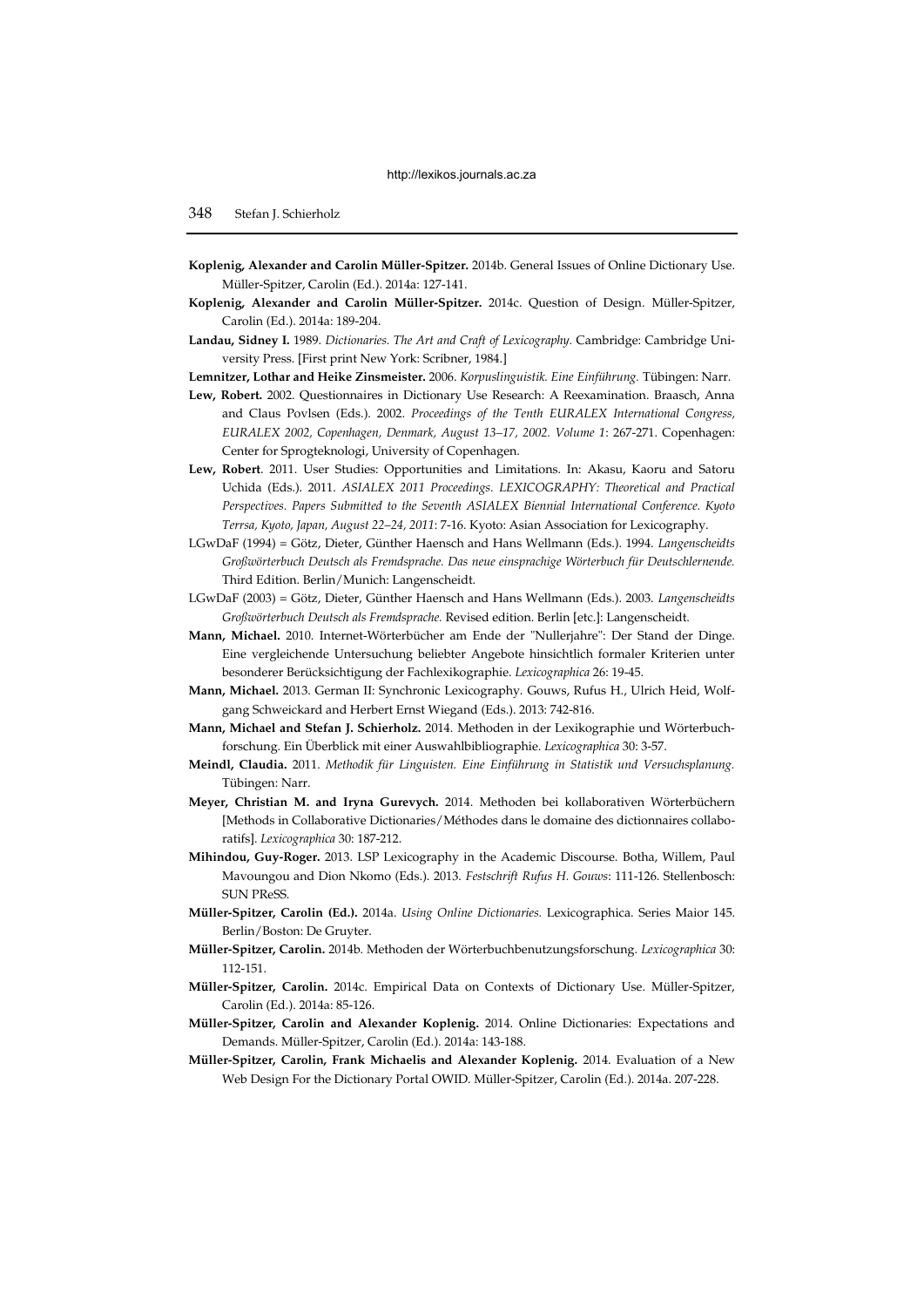**Piotrowski, Michael.** 2012*. Natural Language Processing for Historical Texts.* Synthesis Lectures on Human Language Technologies 17. San Rafael, CA: Morgan & Claypool.

**Quasthoff, Uwe.** 2004. Methodologische Einführung. Dornseiff, Franz. 2004: 193\*-206\*.

- **Rautmann, Karin.** 2014. *Duden online* und seine Nutzer. Abel, Andrea and Annette Klosa (Eds.). 2014. *Der Nutzerbeitrag im Wörterbuchprozess. 3. Arbeitsbericht des wissenschaftlichen Netzwerks "Internetlexikografie"*: 49-62. Mannheim: Institut für Deutsche Sprache. (OPAL — Online publizierte Arbeiten zur Linguistik 4/2014), Online: http://pub.ids-mannheim.de/laufend/opal/ opal14-4.html [2014-05-28].
- **Reichmann, Oskar.** 1990. Formen und Probleme der Datenerhebung I: Synchronische und diachronische historische Wörterbücher. Hausmann, Franz Josef, Oskar Reichmann, Herbert Ernst Wiegand and Ladislav Zgusta (Eds.). 1990: 1588-1611.
- **Reichmann, Oskar.** 2012. *Historische Lexikographie. Ideen, Verwirklichungen, Reflexionen an Beispielen des Deutschen, Niederländischen und Englischen.* Studia Linguistica Germanica 111. Berlin/Boston: Walter de Gruyter.
- **Ripfel, Martha.** 1989. *Wörterbuchkritik. Eine empirische Analyse von Wörterbuchrezensionen.* Lexicographica Series Maior 29. Tübingen: Max Niemeyer.
- **Ripfel, Martha.** 1990. Probleme der Erhebung metalexikographischer Daten. Hausmann, Franz Josef, Oskar Reichmann, Herbert E. Wiegand and Ladislav Zgusta (Eds.). 1990: 1631-1638.
- **Ripfel, Martha and Herbert Ernst Wiegand.** 1988. Empirische Wörterbuchbenutzungsforschung. Wiegand, Herbert Ernst (Ed.): 1986. *Studien zur neuhochdeutschen Lexikographie VI. Volume 2.* Germanistische Linguistik 87–90: 491-520. Hildesheim/New York/Zürich: Georg Olms.
- **Romary, Laurent and Andreas Witt.** 2014. Méthodes pour la représentation informatisée de données lexicales/Methoden der Speicherung lexikalischer Daten. *Lexicographica* 30: 152-186.
- **Rundell, Michael.** 2012. It Works in Practice but Will it Work in Theory? The Uneasy Relationship between Lexicography and Matters Theoretical. Fjeld, R.V. and J.M. Torjusen (Eds.). 2012. *Proceedings of the 15th Euralex International Congress, 7–11 August 2012, Oslo*: 47-92*.* Oslo: Department of Linguistics and Scandinavian Studies, University of Oslo.
- **Runte, Maren.** 2015. *Lernerlexikographie und Wortschatzerwerb.* Lexicographica. Series Maior 150. Berlin/Boston: De Gruyter.
- **Schaeder, Burkhard.** 1981. *Lexikographie als Praxis und Theorie.* Reihe Germanistische Linguistik 34. Tübingen: Niemeyer.
- **Schierholz, Stefan J.** 1998. Die Grammatik der Substantive in *Langenscheidts Großwörterbuch Deutsch als Fremdsprache*. Wiegand, Herbert Ernst (Ed.). 1998. *Perspektiven der pädagogischen Lexikographie des Deutschen. Untersuchungen anhand von* Langenscheidts Großwörterbuch Deutsch als Fremdsprache. Lexicographica. Series Maior 86: 88-103.Tübingen: Max Niemeyer.
- **Schierholz, Stefan J.** 2001. *Präpositionalattribute. Syntaktische und semantische Analysen.* Linguistische Arbeiten 447. Tübingen: Max Niemeyer.
- **Schierholz, Stefan J.** 2002. Die Grammatik der Substantive im *de Gruyter Wörterbuch Deutsch als Fremdsprache*. Wiegand, Herbert Ernst (Ed.). 2002b: 75-90.
- **Schierholz, Stefan J.** 2008a. Einige grundlegende Überlegungen zur Corpuslinguistik. Lenz, Friedrich and Stefan J. Schierholz (Eds.). 2008. *Corpuslinguistik in Lexik und Grammatik*: 1-14. 2. Aufl. Tübingen: Stauffenburg.
- **Schierholz, Stefan J.** 2008b. Corpusbasierte Operationalisierungsstrategien zur Bestimmung von Valenzpartnern. Valentin, Jean-Marie (Ed.). 2008. *Akten des XI. Internationalen Germanistenkongres-*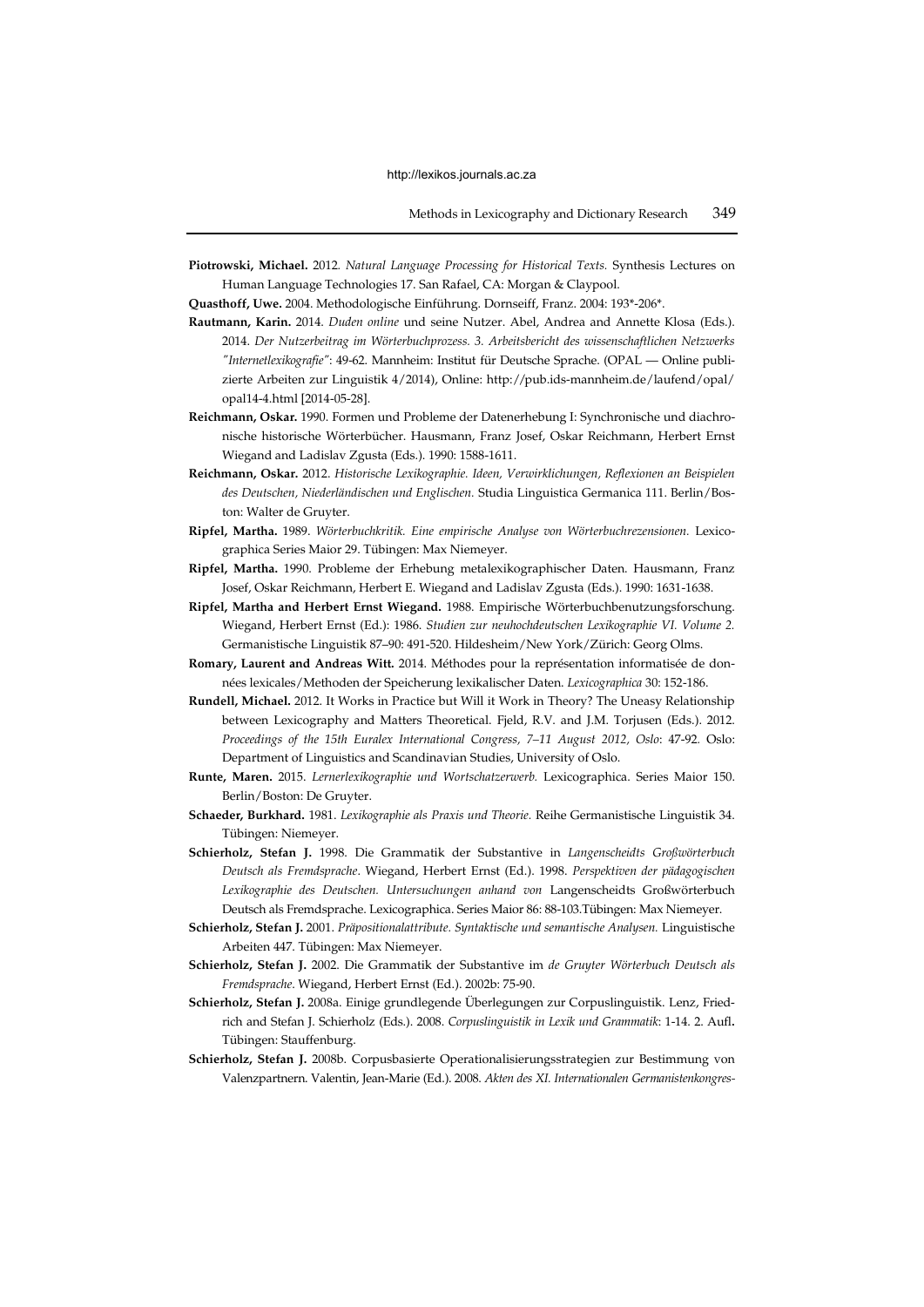*ses Paris 2005 "Germanistik im Konflikt der Kulturen"*: 37-48. Bern: Peter Lang. (Jahrbuch für Internationale Germanistik. Series A: Kongressberichte. Bd. 80/4. Empirische Grundlagen moderner Grammatikforschung — Integrative Zugriffe auf Phänomene des Sprachwandels — Lexik und Lexikologie: sprachpolitische Einstellungen und Konflikte — Sprache und Diskurs in den neuen Medien).

- **Schierholz, Stefan J.** 2013. Welches Corpus für welche Untersuchung? Grucza, Franciszek et al. (Eds.). 2013. *Akten des XII. Internationalen Germanistenkongresses Warschau 2010*: 313-321. Jahrbuch für Internationale Germanistik. Series A: Kongressberichte. Bern: Peter Lang.
- **Schierholz, Stefan J. and Herbert Ernst Wiegand.** 2004. Die Wörterbücher zur Sprach- und Kommunikationswissenschaft (WSK). Eine neue Konzeption der linguistischen Fachlexikographie und ihre computergestützte Praxis. *Lexicographica* 20. 2004 [2005]: 164-264.
- **Schierholz, Stefan J. and Herbert Ernst Wiegand (Eds.).** 2013ff. *Wörterbücher zur Sprach- und Kommunikationswissenschaft/Dictionaries of Linguistics and Communication Science. Online-Version.* Berlin/New York: De Gruyter. [http://www.degruyter.com/view/db/wsk] [2015-06-21].
- **Schierholz, Stefan J. and Eric Windisch.** 1991. Der Duden unter der Lupe. Quantitative Analysen zur Makrostruktur des Duden-Universalwörterbuchs. *Lexicographica* 7: 125-168.
- **Schlobinski, Peter.** 1996. *Empirische Sprachwissenschaft.* Wiesbaden: Westdeutscher Verlag.
- **Scholze-Stubenrecht, Werner.** 2002. "Die Auswahl der Einträge ist äußerst beliebig". Warum Jagdherr und Pokémon nicht im Duden stehen. *Sprachwissenschaft* 27: 225-248.
- **Storrer, Angelika.** 1996. Metalexikographische Methoden in der Computerlexikographie. Wiegand, Herbert Ernst (Ed.). 1996. *Wörterbücher in der Diskussion II.* Lexicographica. Series Maior 70: 239-255. Tübingen: Max Niemeyer.
- **Storrer, Angelika and Katrin Freese.** 1996. Wörterbücher im Internet. *Deutsche Sprache* 24(2): 97- 153.
- **Svensén, Bo.** 1993. *Practical Lexicography. Principles and Methods of Dictionary-Making.* Oxford/New York: Oxford University Press.
- **Swanepoel, Piet.** 2008. Towards a Framework for the Description and Evaluation of Dictionary Evaluation Criteria. *Lexikos* 18: 207-231.
- **Swanepoel, Piet.** 2013. Evaluation of Dictionaries. Gouws, Rufus H., Ulrich Heid, Wolfgang Schweickard and Herbert Ernst Wiegand (Eds.). 2013: 587-596.
- **Swanepoel, Piet.** 2015. The Design of Morphological/Linguistic data in L1 and L2 Monolingual Explanatory Dictionaries: A Functional and/or a Linguistic Approach? *Lexikos* 25.
- **Tarp, Sven.** 2008. *Lexicography in the Borderland between Knowledge and Non-Knowledge. General Lexicographical Theory with Particular Focus on Learner's Lexicography.* Lexicographica. Series Maior 134. Tübingen: Max Niemeyer.
- **Tarp, Sven.** 2009. Reflections on Lexicographical User Research. *Lexikos* 19: 275-296.
- **Tarp, Sven.** 2013. Lexicographic Functions. Gouws, Rufus H., Ulrich Heid, Wolfgang Schweickard and Herbert Ernst Wiegand (Eds.). 2013: 460-468.
- **Tarp, Sven.** 2014. Theory-Based Lexicographical Methods in a Functional Perspective: An Overview. *Lexicographica* 30: 58-76.
- **Tono, Yukio.** 2001. *Research on Dictionary Use in the Context of Foreign Language Learning. Focus on Reading Comprehension.* Lexicographica. Series Maior 106. Tübingen: Max Niemeyer.
- **Tono, Yukio.** 2011. Application of Eye-Tracking in EFL Learners' Dictionary Look-up Process Research. *International Journal of Lexicography* 24(1): 124-153.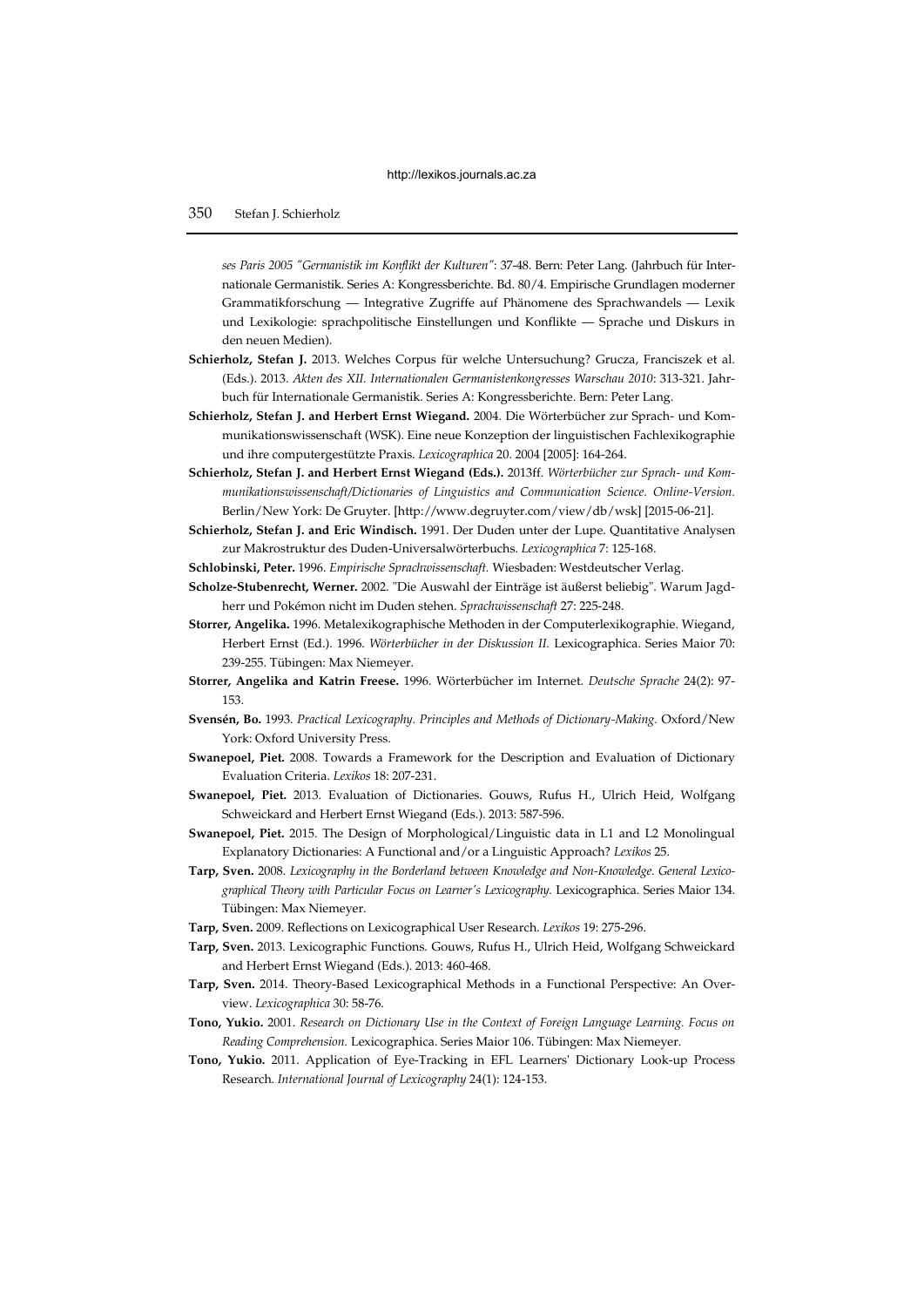- **Töpel, Antje.** 2014a. Methoden zur Erstellung von Bedeutungsparaphrasenangaben. *Lexicographica* 30: 291-319.
- **Töpel, Antje.** 2014b. Review of Research into the Use of Electronic Dictionaries. Müller-Spitzer, Carolin (Ed.). 2014a: 13-54.
- **Wahrig, Gerhard.** 1973. *Anleitung zur grammatisch-semantischen Beschreibung lexikalischer Einheiten. Versuch eines Modells.* Linguistische Arbeiten 8. Tübingen: Max Niemeyer.
- **Warnke, Ingo H. and Jürgen Spitzmüller.** 2008. *Methoden der Diskurslinguistik. Sprachwissenschaftliche Zugänge zur transtextuellen Ebene.* Berlin/New York: De Gruyter.
- **Welker, Herbert Andreas.** 2006. *O uso de dicionários: Panorama geral das pesquisas empíricas.* Brasilia: Thesaurus.
- **Welker, Herbert Andreas.** 2013a. Empirical Research into Dictionary Use since 1990. Gouws, Rufus H., Ulrich Heid, Wolfgang Schweickard and Herbert Ernst Wiegand (Eds.). 2013: 531-540.
- **Welker, Herbert Andreas.** 2013b. Methods in the Research of Dictionary Use. Gouws, Rufus H., Ulrich Heid, Wolfgang Schweickard and Herbert Ernst Wiegand (Eds.). 2013: 540-547.
- **Wiegand, Herbert Ernst.** 1984. Prinzipien und Methoden historischer Lexikographie. Besch, Werner, Oskar Reichmann and Stefan Sonderegger (Eds.). 1984. *Sprachgeschichte. Ein Handbuch zur Geschichte der deutschen Sprache und ihrer Erforschung*: 557-620. Handbücher zur Sprachund Kommunikationswissenschaft 2.1. Berlin/New York: De Gruyter.
- **Wiegand, Herbert Ernst.** 1985. Fragen zur Grammatik in Wörterbuchbenutzungsprotokollen. Ein Beitrag zur empirischen Erforschung der Benutzung einsprachiger Wörterbücher. Bergenholtz, Henning and Joachim Mugdan (Eds.). 1985. *Lexikographie und Grammatik*. *Akten des Essener Kolloquiums zur Grammatik im Wörterbuch, 28–30.6.1984*: 20-98*.* Lexicographica Series Maior 3. Tübingen: Max Niemeyer.
- **Wiegand, Herbert Ernst.** 1987. Zur handlungstheorethischen Grundlegung der Wörterbuchbenutzungsforschung. Kucera, A., A. Rey, H.E. Wiegand and L. Zgusta (Eds.). 1987. *Lexicographica* 3: 178-227. Tübingen: Max Niemeyer.
- **Wiegand, Herbert Ernst.** 1989. Aspekte der Makrostruktur im allgemeinen einsprachigen Wörterbuch: Alphabetische Anordnungsformen und ihre Probleme. Hausmann, Franz Josef, Oskar Reichmann, Herbert Ernst Wiegand en Ladislav Zgusta (Eds.). 1989: 371-409
- **Wiegand, Herbert Ernst.** 1998a. *Wörterbuchforschung. Untersuchungen zur Wörterbuchbenutzung, zur Theorie, Geschichte, Kritik und Automatisierung der Lexikographie. Volume 1.* Berlin/New York: Walter de Gruyter.
- **Wiegand, Herbert Ernst (Ed.).** 1998b. *Perspektiven der pädagogischen Lexikographie des Deutschen. Untersuchungen anhand von* Langenscheidts Großwörterbuch Deutsch als Fremdsprache. Lexicographica. Series Maior 86. Tübingen: Max Niemeyer.
- **Wiegand, Herbert Ernst.** 2002a. Altes und Neues zur Mediostruktur in Printwörterbüchern. *Lexicographica* 18: 168-252.
- **Wiegand, Herbert Ernst (Ed.).** 2002b. *Perspektiven der pädagogischen Lexikographie des Deutschen II. Untersuchungen anhand des* de Gruyter Wörterbuchs Deutsch als Fremdsprache. Lexicographica. Series Maior 110. Tübingen: Max Niemeyer.
- **Wiegand, Herbert Ernst.** 2004. Lexikographisch-historische Einführung. Dornseiff, Franz. 2004: 9\*- 91\*. Berlin/New York: Walter de Gruyter.
- **Wiegand, Herbert Ernst.** 2005. Angaben, funktionale Angabezusätze, Angabetexte, Angabestrukturen, Strukturanzeiger, Kommentare und mehr. Ein Beitrag zur Theorie der Wörterbuchform. *Lexicographica* 21: 202-379.